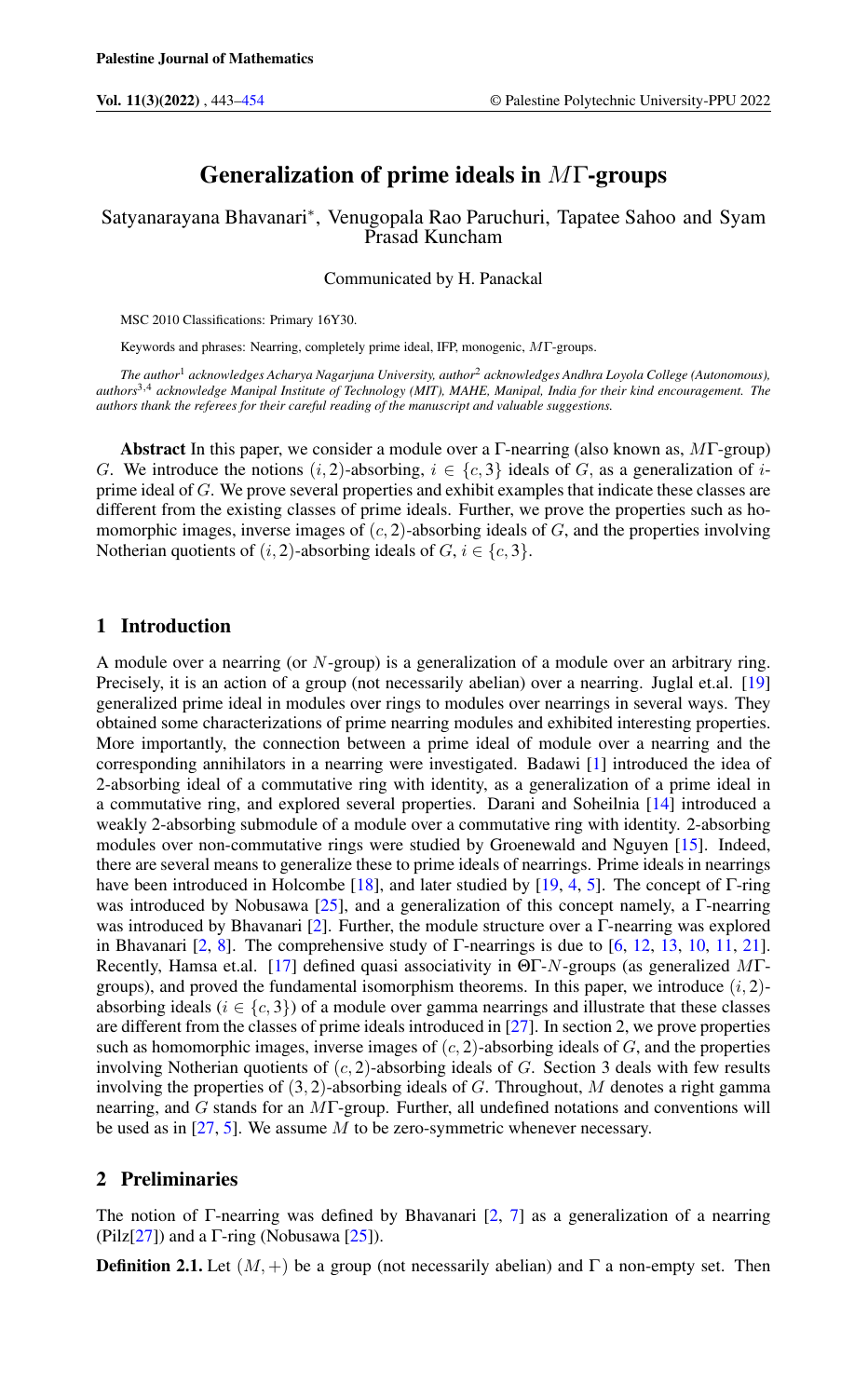M is said to be a Γ-nearring if there exists a mapping  $M \times \Gamma \times M \rightarrow M$  (denote the image of  $(m_1, \gamma, m_2)$  by  $m_1 \gamma_1 m_2$  for  $m_1, m_2 \in M$  and  $\gamma_1 \in \Gamma$ ) satisfying the following conditions:

(i)  $(m_1 + m_2)\gamma_1 m_3 = m_1 \gamma_1 m_3 + m_2 \gamma_2 m_3$  and

(ii)  $(m_1\gamma_1m_2)\gamma_2m_3 = m_1\gamma_1(m_2\gamma_2m_3),$ 

for all  $m_1, m_2, m_3 \in M$  and for all  $\gamma_1, \gamma_2 \in \Gamma$ .

If  $\Gamma = \{\cdot\}$ , then M becomes a nearring.

The following definition is a generalization of an N-group defined in Pilz [\[27\]](#page-11-7).

**Definition 2.2.** Let M be a Γ-nearring. An additive group G is said to be an MΓ-group (or MΓmodule or Γ-nearring module over M) if there exists a mapping  $M \times \Gamma \times G \to G$  (denote the image of  $(m, \gamma, g)$  by  $m\gamma g$  for  $m \in M$  and  $\gamma \in \Gamma, g \in G$ ) satisfying the following conditions:

- (i)  $(m_1 + m_2)\gamma_1 q = m_1\gamma_1 q + m_2\gamma_1 q$  and
- (ii)  $(m_1\gamma_1m_2)\gamma_2g = m_1\gamma_1(m_2\gamma_2g),$

for all  $m_1, m_2 \in M$  and for all  $\gamma_1, \gamma_2 \in \Gamma$  and  $g \in G$ .

**Example 2.3.** Let  $G = \mathbb{Z}_4 = \{0, 1, 2, 3\}$ , the ring of integers modulo 4 and  $X = \{a, b\}$ . Write  $M = \{g | g : X \to G, g(a) = 0\} = \{g_0, g_1, g_2, g_3\}$ , where  $g_i(a) = 0$ ,  $g_i(b) = i$ , for  $0 \le i \le 3$ . Let  $\Gamma = \{f_1, f_2, f_3, f_4\}$  where each  $f_i : G \to X$  defined by  $f_1(i) = a$   $(0 \le i \le 3)$ ,  $f_2(i) = a$  $(0 \le i \le 2)$ ,  $f_3(i) = a$ , for  $i \in \{0, 2, 3\}$ ,  $f_3(1) = b$ ,  $f_4(i) = a$  if  $i \in \{0, 2\}$  and  $f_4(i) = b$  if  $i \notin \{0, 2\}$ . For  $g \in M$ ,  $f \in \Gamma$ ,  $x \in G$  write  $gfx = g(f(x))$ . Now G becomes an MT-group.

**Definition 2.4.** [\[8\]](#page-10-5) A normal subgroup H of G is said to be an ideal of G if  $m\gamma(g+h)-m\gamma g \in H$ for  $m \in M$ ,  $\gamma \in \Gamma$ ,  $g \in G$  and  $h \in H$ .

**Definition 2.5.** [\[27\]](#page-11-7) A proper ideal P of M is called prime if for any two ideals S and T of M with  $ST \subseteq P$  implies that  $S \subseteq P$  or  $T \subseteq P$ ; and P is completely prime (denoted as, c-prime) if  $st ∈ P$  implies  $s ∈ P$  or  $t ∈ P$ . In case of commutative rings, the notions prime and c-prime will coincide.

**Definition 2.6.** [\[3\]](#page-10-12) An ideal I of G is said to have insertion of factors property (denoted as, IFP) if  $x \in M$ ,  $g \in G$  with  $xg \in I$  then  $xng \in I$ , for all  $n \in M$ . If  $(0<sub>G</sub>)$  is an IFP ideal, then we call  $G$  an IFP  $M\Gamma$ -group.

### 3 Completely 2-absorbing ideals

The following definition generalizes the completely prime (abbr. c-prime) ideal of an Γ-nearring.

**Definition 3.1.** A proper ideal I of M is called c-prime if whenever  $m, m_1 \in M$  and  $\gamma \in \Gamma$  with  $m\gamma m_1 \in I$ , then  $m \in I$  or  $m_1 \in I$ .

**Definition 3.2.** A proper ideal I of G with  $M\Gamma G \nsubseteq I$  is called c-prime if whenever  $m \in M$ ,  $g \in G$  and  $\gamma \in \Gamma$  with  $m\gamma g \in I$ , then  $m\Gamma G \subseteq I$  or  $g \in I$ .

The following definition is analogous to the Notation 0.1 given in [\[9\]](#page-10-13).

**Notation 3.1.** [\[9\]](#page-10-13) For any non-empty subset A of G we write

 $A^{0} = \{x - y | x, y \in A\};$  $A^* = \{g + x - g | x \in M, g \in G\};$  $A^+ = \{m\gamma(g+x) - m\gamma g|m \in M, g \in G, \gamma \in \Gamma, x \in A\}.$ Let X be a non-empty subset of G and write  $X_0 = X$ , and  $X_{i+1} = X_i^0 \cup X^* \cup X_i^+$  for all integers  $i \geq 0$ . Then  $X_0 \subseteq X_1 \subseteq X_2 \subseteq \cdots$  and clearly  $\cup_{i=0}^{\infty} X_i$  is the ideal generated by X, denoted by  $\langle X \rangle$ . If  $X = \{g\}$ , then we denote it as  $\langle g \rangle$ .

**Definition 3.3.** A proper ideal I of G with  $M\Gamma G \nsubseteq I$  is called strictly c-prime if  $x \gamma g \in I$  implies  $x\Gamma\langle g\rangle \subseteq I$  or  $g \in I$ .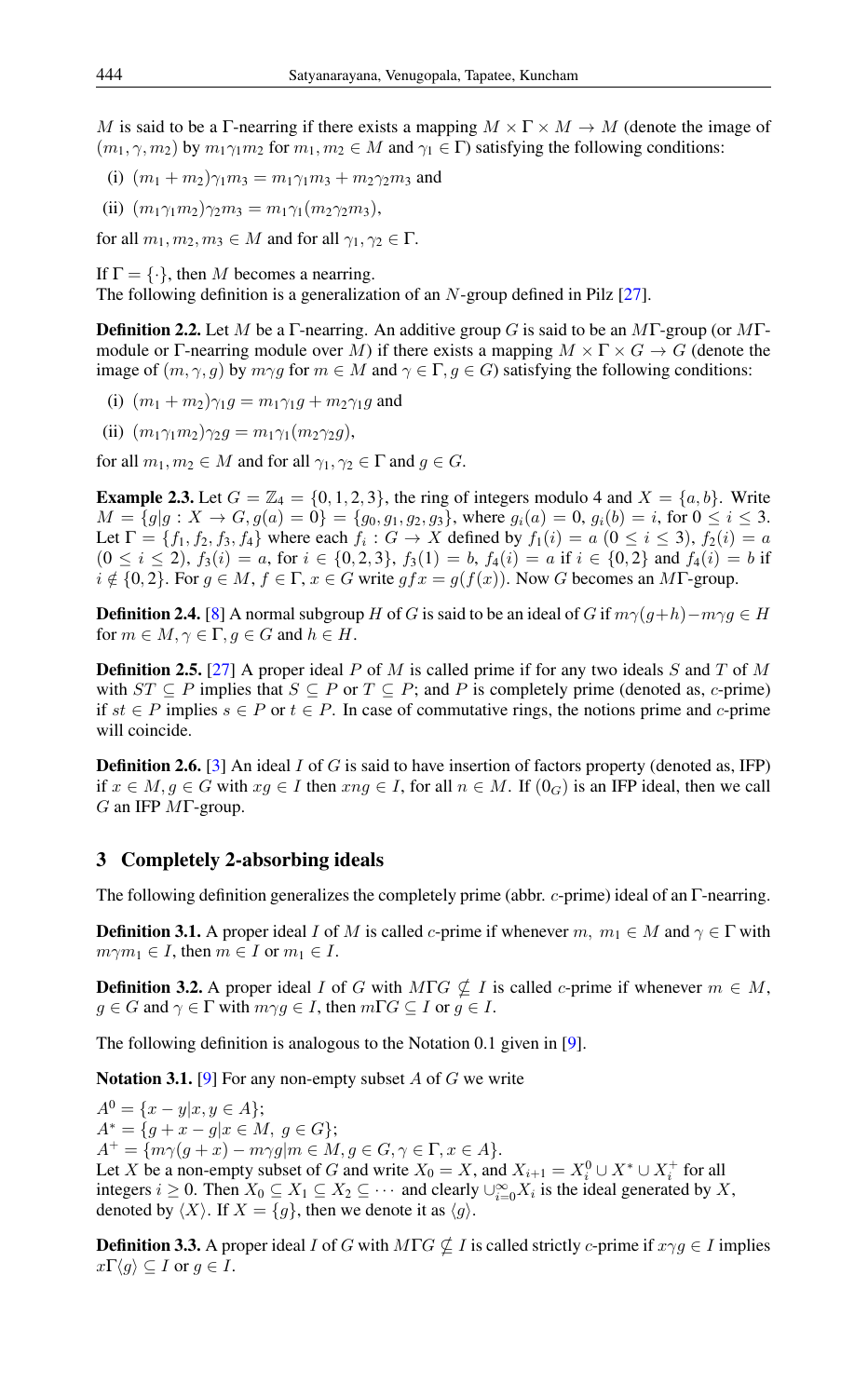<span id="page-2-3"></span>

|                                                                                                                                                       | $+ 0$ a b c |  |          |                                                                                                                                                                                                            |  | $\cdot$ 0 a b c |  |
|-------------------------------------------------------------------------------------------------------------------------------------------------------|-------------|--|----------|------------------------------------------------------------------------------------------------------------------------------------------------------------------------------------------------------------|--|-----------------|--|
|                                                                                                                                                       |             |  |          |                                                                                                                                                                                                            |  |                 |  |
|                                                                                                                                                       |             |  |          |                                                                                                                                                                                                            |  |                 |  |
|                                                                                                                                                       |             |  |          |                                                                                                                                                                                                            |  |                 |  |
| $\begin{tabular}{ c c c c c } \hline 0 & 0 & a & b & c \\ \hline a & a & 0 & c & b \\ b & b & c & 0 & a \\ c & c & b & a & 0 \\ \hline \end{tabular}$ |             |  |          | $\begin{tabular}{ c c c c c } \hline $\,0\, & \,0\, & \,0\, & \,0\, & \,0\, & \,0\, \\ \hline $a$ & $a$ & $a$ & $a$ \\ $b$ & $b$ & $b$ & $b$ & $b$ \\ $c$ & $c$ & $c$ & $c$ & $c$ \\ \hline \end{tabular}$ |  |                 |  |
|                                                                                                                                                       |             |  | Table 1. |                                                                                                                                                                                                            |  |                 |  |

<span id="page-2-0"></span>Remark 3.4. Every c-prime ideal is strictly c-prime.

*Proof.* Suppose I is c-prime. Let  $x \in M$ ,  $\gamma \in \Gamma$  and  $g \in G$  such that  $x \gamma g \in I$ . Since I is c-prime,  $x\Gamma G \subseteq I$  or  $g \in I$ . Now  $x\Gamma \langle g \rangle \subseteq x\Gamma G \subseteq I$  or  $g \in I$ . Therefore, I is strictly c-prime. The converse of Remark [3.4](#page-2-0) need not be true. We show this in Example [3.8.](#page-2-1)  $\Box$ 

Now we introduce the notion of  $(c, 2)$ -absorbing ideal as a generalization of  $c$ -prime ideal.

<span id="page-2-2"></span>**Definition 3.5.** An ideal I of M is called completely 2-absorbing (abbr.  $(c, 2)$ -absorbing) if whenever x,  $y, z \in M$ ,  $\gamma \in \Gamma$  with  $x \gamma y \gamma z \in I$  then  $x \gamma y \in I$  or  $y \gamma z \in I$  or  $x \gamma z \in I$ . M is called  $(c, 2)$ -absorbing if the ideal  $(0)$  is  $(c, 2)$ -absorbing.

**Notation 3.2.** Let I be an ideal of G. We denote the Noetherian quotient as  $(I : \Gamma G) = \{x \in$  $M: x\Gamma G \subseteq I$ .

We generalize the definition [3.5](#page-2-2) as follows, which is a key notion in this paper.

**Definition 3.6.** A proper ideal I of G is said to be a completely 2-absorbing (abbr.  $(c, 2)$ ) absorbing) ideal if whenever  $x, y \in M$ ,  $\gamma \in \Gamma$  and  $g \in G$  with  $x \gamma y \gamma g \in I$ , then  $x \gamma y \in (I : \Gamma G)$ or  $x \gamma g \in I$  or  $y \gamma g \in I$ .

**Example 3.7.** Refer to the nearring M given in E-23, page 408 of Pilz [\[27\]](#page-11-7), where  $M =$  $\{0, a, b, c\}$ . Consider M itself is an MT-group with  $\Gamma = \{\cdot\}$  as defined in Table [1.](#page-2-3) Then clearly, M is not zero-symmetric. It can be easily seen that,  $\{0\}$  is c-prime and  $(c, 2)$ -absorbing.

<span id="page-2-1"></span>**Example 3.8.** Take  $G = \mathbb{Z}_8$ ,  $\Gamma = \{\cdot_8\}$  and  $M = \mathbb{Z}$ , nearring of integers. Then G is an MTgroup. Clearly  $I_1 = \{0, 4\}$  and  $I_2 = \{0, 2, 4, 6\}$  are ideals of G. It can be verified that  $I_1$ is a  $(c, 2)$ -absorbing ideal of G but not c-prime, since  $2 \cdot_8 6 \in I_1$  and neither  $2\mathbb{Z}_8 \subseteq I_1$  nor  $6 \in I_1$ . The ideal  $I_2$  is c-prime as well as  $(c, 2)$ -absorbing. However,  $I_1$  is strictly c-prime since  $2 \cdot_8 \langle 6 \rangle = \{0, 4\} \subseteq I_1.$ 

**Example 3.9.** Take  $G = \mathbb{Z}_6$  and  $M = \mathbb{Z}$ , nearring of integers. Then G is an MT-group. Clearly  $I_1 = \{0\}$  and  $I_2 = \{0, 2, 4\}$  are ideals of G. It can be verified that  $I_1$  is  $(c, 2)$ -absorbing, but not c-prime since  $2 \cdot 3 \in I_1$  and neither  $2\mathbb{Z}_6 \subseteq I_1$  nor  $3 \in I_1$ . The ideal  $I_2$  is c-prime as well as  $(c, 2)$ -absorbing.

**Example 3.10.** Let  $M = (S_3, +, \cdot)$  be a nearring (given in H-11, page 410 of Pilz ([\[27\]](#page-11-7))), which is not zero-symmetric and non-commutative. Consider M as an  $MT$ -group over itself, where we define  $\Gamma = \{\cdot\}$  as follows in Table [2:](#page-3-0) Clearly  $I = \{0\}$  is  $(c, 2)$ -absorbing but not c-prime, since  $x \cdot a \in I$ , and  $a \notin I$ ,  $x \cdot G \nsubseteq I$ .

**Example 3.11.** Consider the nearring M, given in E-3, page 408 of Pilz [\[27\]](#page-11-7), where  $M =$  $\{0, a, b, c\}$  with operations + as given in Table [1](#page-2-3) and · defined as in Table [3.](#page-3-1) Observe that M is zero-symmetric. Let  $I = \{0\}$ . Then  $ba = 0 \in I$  but  $b \notin I$  and  $a \notin I$ . Therefore,  $I = \{0\}$  is not c-prime. However,  $I = \{0\}$  is  $(c, 2)$ -absorbing. Thus, M is  $(c, 2)$ -prime.

**Example 3.12.** Let  $G = D_8 = \langle \{\sigma, s \mid \sigma^4 = s^2 = e, \ \sigma s = s \sigma^{-1} \} \rangle$ 

 $=\{e,\sigma,\sigma^2,\sigma^3,s,s\sigma,s\sigma^2,s\sigma^3\}$ , where  $\sigma$  is the rotation in an anti-clockwise direction about the origin through  $\frac{\pi}{2}$  radians and s is the reflection about the line of symmetry. Take  $G = M$  (listed as no. K(139) on p. 418 of Pilz [\[27\]](#page-11-7)),  $\Gamma = \{*\}$ , and has  $+$  and  $*$  given in Table [4](#page-3-2) (also, refer to Hamsa et.al. [\[17\]](#page-11-6)):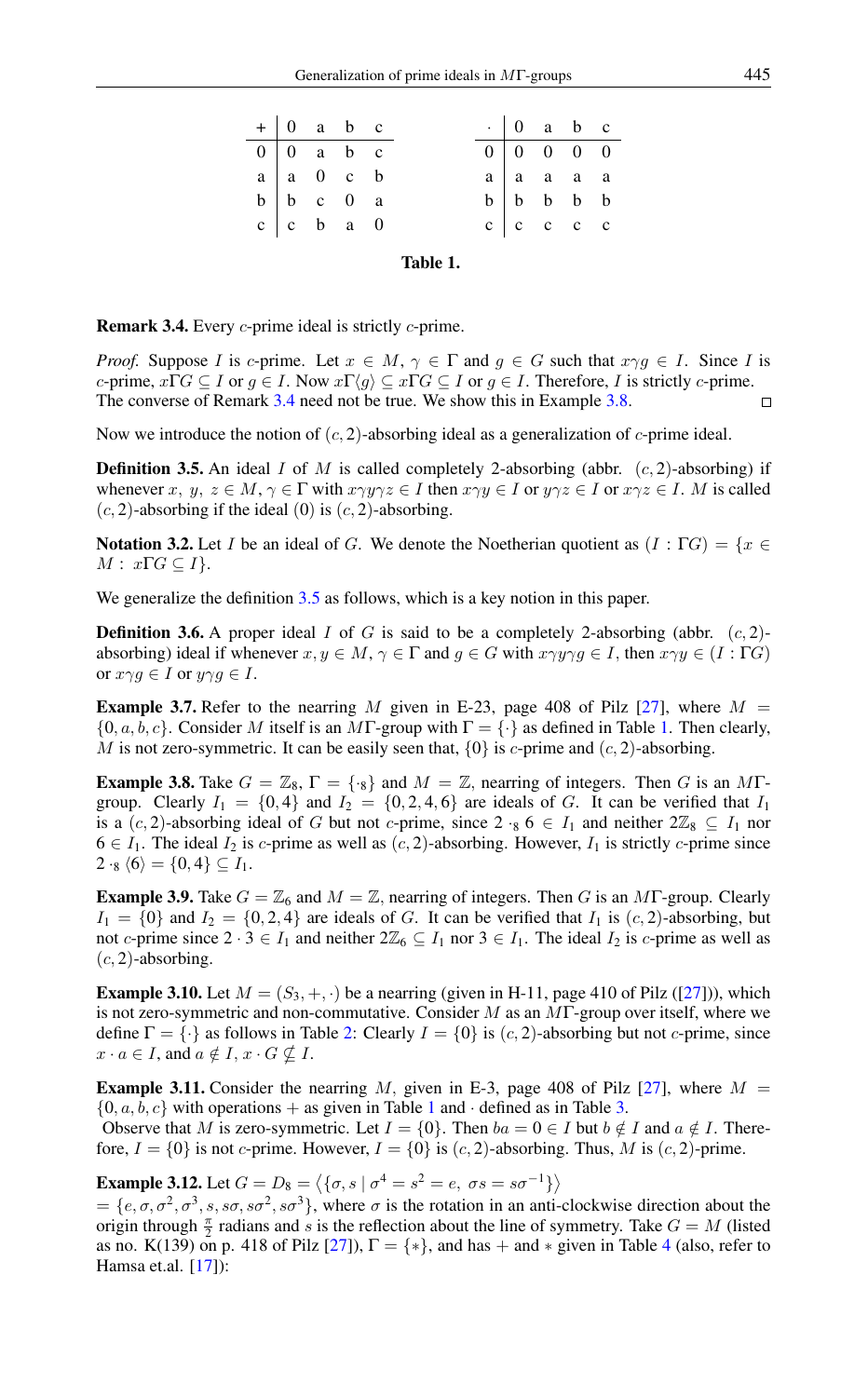| $+ 0$ a b c x y                                         |  |  |  |  |  | $\cdot$ 0 a b c x y                                     |  |
|---------------------------------------------------------|--|--|--|--|--|---------------------------------------------------------|--|
| $0 \mid 0$ a b c x y                                    |  |  |  |  |  | 0   0 0 0 0 0 0                                         |  |
| $a \mid a \mid 0 \mid y \mid x \mid c \mid b$           |  |  |  |  |  | $a \mid a$ a a a a a                                    |  |
| $b \mid b \mid x \mid 0 \mid y \mid a \mid c$           |  |  |  |  |  | $b \mid a \mid a \mid c \mid b \mid b \mid c$           |  |
| $c \begin{bmatrix} c & x & y & 0 & b & a \end{bmatrix}$ |  |  |  |  |  | $c$ a a b c c b                                         |  |
| $x \mid x$ b c a y 0                                    |  |  |  |  |  | $x \begin{pmatrix} 0 & 0 & y & x & x & y \end{pmatrix}$ |  |
| $y \mid y$ c a b 0 x                                    |  |  |  |  |  | $y \begin{pmatrix} 0 & 0 & x & y & y & x \end{pmatrix}$ |  |

#### <span id="page-3-0"></span>Table 2.

|              | 0              | $\rm{a}$         | $\mathbf b$      | c |
|--------------|----------------|------------------|------------------|---|
| 0            | 0              | $\mathbf{0}$     | $\boldsymbol{0}$ | 0 |
| $\mathbf{a}$ | $\overline{0}$ | $\overline{0}$   | a                | a |
| $\mathbf b$  | $\overline{0}$ | $\overline{0}$   | $\bf b$          | b |
| $\mathbf{c}$ | 0              | $\boldsymbol{0}$ | $\mathbf{c}$     | Ċ |

#### <span id="page-3-1"></span>Table 3.

| $+$   e $\sigma$ $\sigma^2$ $\sigma^3$ s so $s\sigma^2$ $s\sigma^3$                                        |  |  |  |  |
|------------------------------------------------------------------------------------------------------------|--|--|--|--|
| $e$ e $\sigma$ $\sigma^2$ $\sigma^3$ s $s\sigma$ $s\sigma^2$ $s\sigma^3$                                   |  |  |  |  |
| $\sigma$   $\sigma$ $\sigma^2$ $\sigma^3$ e $s\sigma^3$ s $s\sigma$ $s\sigma^2$                            |  |  |  |  |
| $\sigma^2$   $\sigma^2$   $\sigma^3$   $e$   $\sigma$   $s\sigma^2$   $s\sigma^3$   $s$   $s\sigma$        |  |  |  |  |
| $\sigma^3$ $\sigma^3$ e $\sigma$ $\sigma^2$ so $s\sigma^2$ $s\sigma^3$ s                                   |  |  |  |  |
| $s$   $s$ $s\sigma$ $s\sigma^2$ $s\sigma^3$ e $\sigma$ $\sigma^2$ $\sigma^3$                               |  |  |  |  |
| $s\sigma$   $s\sigma$ $s\sigma^2$ $s\sigma^3$ $s$ $\sigma^3$ e $\sigma$ $\sigma^2$                         |  |  |  |  |
| $s\sigma^2$ $s\sigma^2$ $s\sigma^3$ $s$ $s\sigma$ $\sigma^2$ $\sigma^3$ e $\sigma$                         |  |  |  |  |
| $s\sigma^3$   $s\sigma^3$   $s\sigma$   $s\sigma$   $s\sigma^2$   $\sigma$   $\sigma^2$   $\sigma^3$   $e$ |  |  |  |  |

|  |  |  | * $e \quad \sigma \quad \sigma^2 \quad \sigma^3 \quad s \quad s\sigma \quad s\sigma^2 \quad s\sigma^3$                                                                            |  |
|--|--|--|-----------------------------------------------------------------------------------------------------------------------------------------------------------------------------------|--|
|  |  |  | $e \begin{array}{cccccccccccccc} e & e & e & e & e & e & e & e & e \end{array}$                                                                                                   |  |
|  |  |  | $\sigma$   e $\sigma$ $\sigma^2$ $\sigma^3$ s so $s\sigma^2$ $s\sigma^3$                                                                                                          |  |
|  |  |  |                                                                                                                                                                                   |  |
|  |  |  | $\begin{array}{c ccccccccc}\n\sigma^2 & e & \sigma^2 & e & \sigma^2 & e & e & e & e \\ \sigma^3 & e & \sigma^3 & \sigma^2 & e & s & s\sigma & s\sigma^2 & s\sigma^3\n\end{array}$ |  |
|  |  |  | $s \begin{array}{ c c c c c } \hline s & e & s & s\sigma^2 & e & s\sigma^2 & e \ \hline \end{array}$                                                                              |  |
|  |  |  | $s\sigma$   e $s\sigma$ $\sigma^2$ $s\sigma^3$ $\sigma^2$ $s\sigma$ e $s\sigma^3$                                                                                                 |  |
|  |  |  | $s\sigma^2$ e $s\sigma^2$ e $s\sigma^2$ $s\sigma^2$ e $s\sigma^2$ e                                                                                                               |  |
|  |  |  | $s\sigma^3$   e $s\sigma^3$ $\sigma^2$ $s\sigma$ $\sigma^2$ $s\sigma$ e $s\sigma^3$                                                                                               |  |

#### <span id="page-3-2"></span>Table 4.

Then G is an MT-group, where M is non-abelian.  $I = \{e, \sigma^2\}$  is  $(c, 2)$ -absorbing but not cprime, since  $s\sigma * s = \sigma^2 \in I$ , but  $s \notin I$  and  $s\sigma * G \nsubseteq I$ .

**Definition 3.13.** [\[8\]](#page-10-5) For two  $M\Gamma$ -groups G and G', a group homomorphism  $\phi : G \to G'$  is said to be an MF-homomorphism if  $\phi(m\gamma g) = m\gamma \phi(g)$ , for all  $m \in M$ ,  $\gamma \in \Gamma$  and  $g \in G$ .

**Theorem 3.14.** Let  $\phi$  be an MF-homomorphism of G onto G'. If I is a  $(c, 2)$ -absorbing ideal of G containing ker  $\phi$ , then  $\phi(I)$  is a  $(c, 2)$ -absorbing ideal of G'.

*Proof.* Let  $m_1, m_2 \in M$ ,  $g' \in G'$  with  $m_1 \gamma m_2 \gamma g' \in \phi(I)$ . Then  $m_1 \gamma m_2 \gamma g' = \phi(x)$  for some  $x \in I$ . Since  $\phi$  is an MT-epimorphism and  $g' \in G'$ , it follows that  $\phi(g) = g'$  for some  $g \in G$ .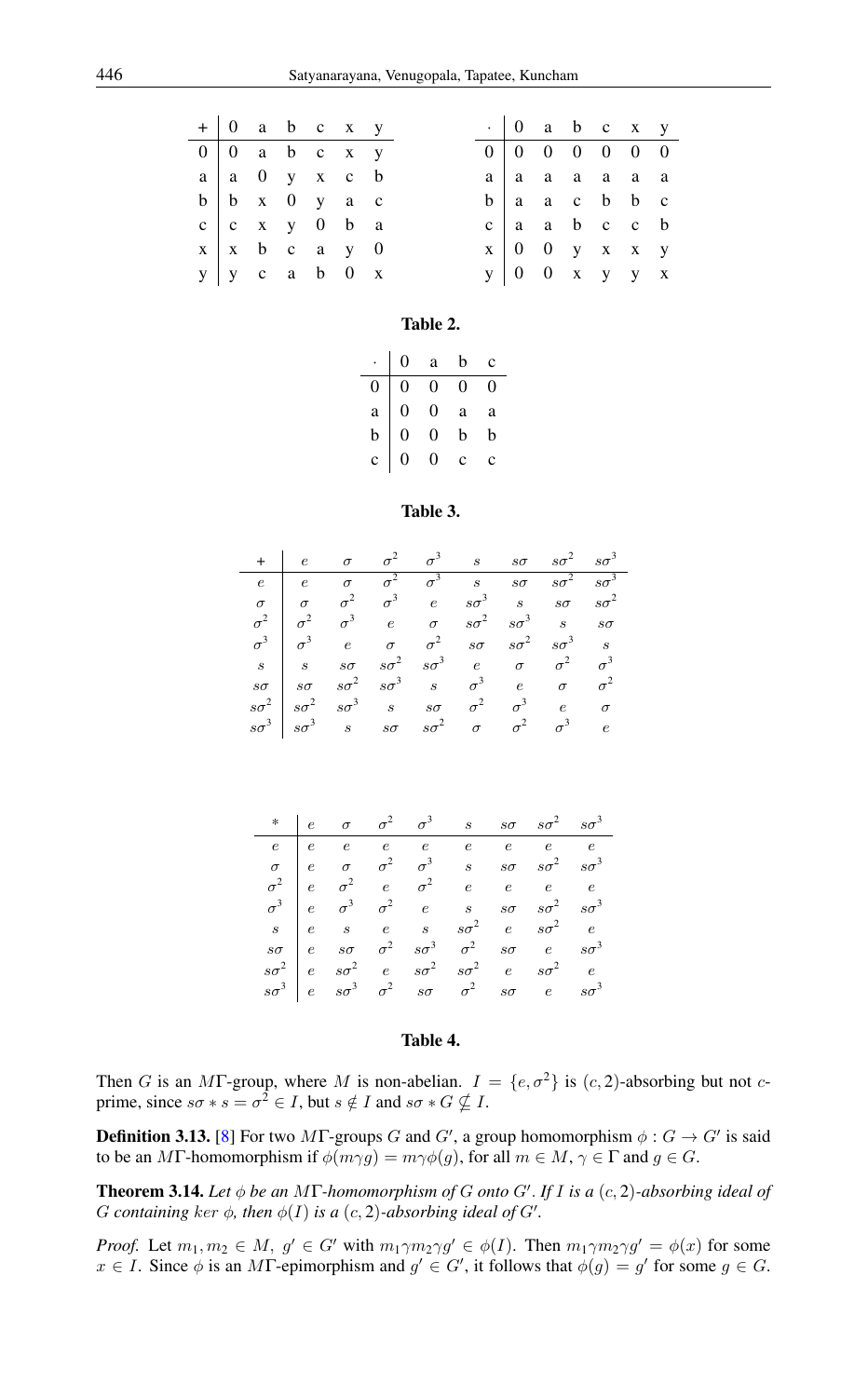Now,  $\phi(m_1\gamma m_2\gamma q) = m_1\gamma m_2\gamma\phi(q) = m_1\gamma m_2\gamma q' = \phi(x)$ , and hence,  $\phi(m_1\gamma m_2\gamma q - x) =$ 0 in G'. Since  $x \in I$  and  $m_1 \gamma m_2 \gamma g - x \in \ker \phi \subseteq I$ , we have,  $m_1 \gamma m_2 \gamma g \in I$ . Since I is  $(c, 2)$ -absorbing, we have,  $m_1 \gamma m_2 \gamma \in (I : \Gamma G)$  or  $m_1 \gamma g \in I$  or  $m_2 \gamma g \in I$ , which implies  $m_1 \gamma m_2 \gamma G \subseteq I$  or  $m_1 \gamma g \in I$  or  $m_2 \gamma g \in I$ . Therefore,  $\phi(m_1 \gamma m_2 \gamma G) \subseteq \phi(I)$  or  $\phi(m_1 \gamma g) \in$  $\phi(I)$  or  $\phi(m_2\gamma g) \in \phi(I)$ . Now since  $\phi$  is an MF-homomorphism, we have  $m_1\gamma m_2\gamma\phi(G) \subseteq$  $\phi(I)$  or  $m_1\gamma\phi(g) \in \phi(I)$  or  $m_2\gamma\phi(g) \in \phi(I)$ . Therefore,  $m_1\gamma m_2\gamma G' \in \phi(I)$  or  $m_1\gamma g' \in \phi(I)$  or  $m_2\gamma g' \in \phi(I)$ . That is,  $m_1\gamma m_2\gamma \in (\phi(I) : \Gamma G')$  or  $m_1\gamma g' \in \phi(I)$  or  $m_2\gamma g' \in \phi(I)$ , proves  $\phi(I)$ is a  $(c, 2)$ -absorbing ideal of  $G'$ .

**Theorem 3.15.** Let  $h: G \to G'$  be an MT-epimorphism. If I' is a  $(c, 2)$ -absorbing ideal of  $G'$ , *then*  $h^{-1}(I')$  *is a*  $(c, 2)$ -*absorbing ideal of G*.

*Proof.* Suppose I' is  $(c, 2)$ -absorbing ideal of G'. Let  $a, b \in M$ ,  $g \in G$  and  $\gamma \in \Gamma$  be such that  $a\gamma b\gamma g \in h^{-1}(I')$ . Since h is a MT-homomorphism, it follows that  $a\gamma b\gamma h(g) = h(a\gamma b\gamma g) \in I'$ . Again, since I' is  $(c, 2)$ -absorbing, it follows that,  $a \gamma g' \in I'$  or  $b \gamma g' \in I'$  or  $a \gamma b \in (I' : \Gamma G')$ , where  $g' = h(g)$ .

Case (i): If  $a\gamma b \in (I': \Gamma G')$ , then  $a\gamma b \Gamma G' \subseteq I'$  and  $h^{-1}(a\gamma b \Gamma G') \subseteq h^{-1}(I')$ . Now,  $a\gamma b \Gamma h^{-1}(G') =$  $a\gamma b \Gamma G \subseteq h^{-1}(I'),$  shows that  $a\gamma b \in (h^{-1}(I') : \Gamma G).$ 

Case (ii): If  $a \gamma g' \in I'$ , then  $a \gamma h^{-1}(g') \in h^{-1}(I')$ , shows that  $a \gamma g \in h^{-1}(I')$ . Similarly, if  $b \gamma g' \in I'$ , then  $b \gamma g \in h^{-1}(I')$ . Thus,  $h^{-1}(I')$  is  $(c, 2)$ -absorbing.

 $\Box$ 

<span id="page-4-2"></span>**Lemma 3.16.** *[\[19\]](#page-11-0) For any ideal I of*  $G$ *,*  $(I : \Gamma G)$  *is an ideal of*  $M$ *.* 

For completeness, we provide the proof of the following lemma.

<span id="page-4-1"></span>Lemma 3.17. *If* I *is a* c*-prime ideal of* G, *then* (I : ΓG) *is a* c*-prime ideal in* M*.*

*Proof.* Since  $I \neq G$ ,  $1 \notin (I : \Gamma G)$ , and so  $(I : \Gamma G)$  is proper. Suppose that  $a \gamma b \in (I : \Gamma G)$ and  $b \notin (I : \Gamma G)$ . Now since,  $b \Gamma G \nsubseteq I$ , there exists  $g \in G$  and  $\gamma \in \Gamma$  with  $b \gamma g \notin I$ , and so  $a\gamma(b\gamma g) = (a\gamma b)\gamma g \in I$ . Since I is c-prime in G, it follows that  $a\Gamma G \subseteq I$ , and hence  $a \in (I : \Gamma G).$ 

<span id="page-4-3"></span>Theorem 3.18. *Let* M *be zero-symmetric. If* I *is a* c*-prime ideal of* G, *then* I *is* (c, 2)*-absorbing in* G*.*

*Proof.* Let *I* be a c-prime ideal of G, and let  $a, b \in M, g \in G$  and  $\gamma \in \Gamma$  with  $a\gamma b\gamma g \in I$ . Since I is c-prime, it follows that  $a\gamma b\Gamma G \subseteq I$  or  $g \in I$ . This implies  $a\gamma b \in (I : \Gamma G)$  or  $g \in I$ . If  $a\gamma b \in (I : \Gamma G)$ , then it is clear. If  $g \in I$ , we have  $a\gamma g = a\gamma(0+g) - a\gamma 0 \in I$  or  $b \gamma g = b \gamma (0 + g) - b \gamma 0 \in I$ . Therefore, I is a  $(c, 2)$ -absorbing ideal in G.

We define monogenic and locally monogenic MΓ-groups similar to those of given for an Ngroup in Pilz [\[27\]](#page-11-7), and Ke and Meyer [\[20\]](#page-11-8) respectively.

**Definition 3.19.** G is monogenic if there exists  $g \in G$  and  $\gamma \in \Gamma$  such that  $M \gamma g = G$ .

**Definition 3.20.** G is weakly monogenic if there exists  $g \in G$  such that  $M\Gamma g = G$ . In this case we write  $G = \langle g \rangle$ .

Remark 3.21. Every monogenic MΓ-group is weakly monogenic.

*Proof.* Suppose G is monogenic by  $g \in G$  and  $\gamma \in \Gamma$ . To show G is weakly monogenic. Clearly  $M\Gamma g \subseteq G$ . Let  $g_1 \in G$ . Then there exists  $m \in M$  such that  $m\gamma g = g_1$ . Now,  $g_1 = m\gamma g \in M\Gamma g$ . Therefore  $G \subseteq M\Gamma g$ . Hence  $M\Gamma g = G$ .  $\Box$ 

**Definition 3.22.** G is called locally monogenic if for every  $S \subseteq G$ , where S is finite, there exists  $a \in G$  and  $\gamma \in \Gamma$  such that  $S \subseteq M \gamma a$ .

It is obvious that every locally monogenic MΓ-group is monogenic.

<span id="page-4-0"></span>**Note 3.3.** Let I be an ideal of G. Then  $(I : \Gamma G) \subseteq (I : \gamma g)$  for all  $g \in G \setminus I$  and  $\gamma \in \Gamma$ . Further, equality holds if M is zero-symmetric and G is weakly monogenic by g.

 $\Box$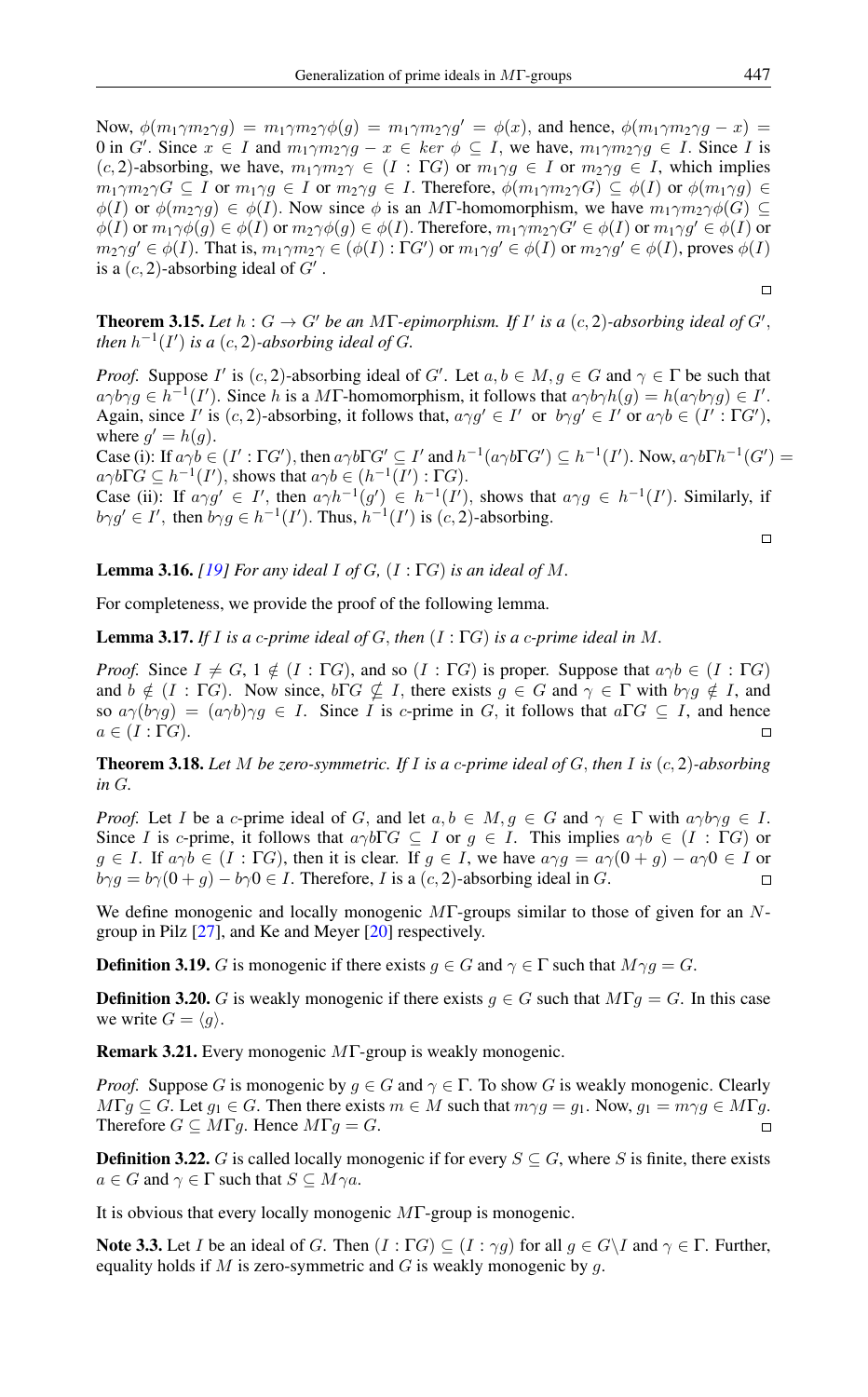*Proof.* Let  $x \in (I : \Gamma G)$ . Then  $x \Gamma G \subseteq I$ , implies  $x \gamma g \in I$ , for all  $g \in G$  and  $\gamma \in \Gamma$ . That is,  $x \in (I : \gamma q)$ . Therefore,  $(I : \Gamma G) \subseteq (I : \gamma q)$ . To show the equality, let M be zero-symmetric and G be weakly monogenic by g. That is,  $M\Gamma g = G$ . Let  $x \in (I : \gamma g)$ . Then  $x \gamma g \in I$  implies that  $x\gamma\langle g \rangle \subseteq I$ . This shows that  $x\gamma G \subseteq I$ . Since  $\gamma$  is arbitrary, we get  $x\Gamma G \subseteq I$ . Therefore  $x \in (I : \Gamma G).$ 

**Theorem 3.23.** Let G be monogenic over  $M = M_0$ , and I an ideal of G. If  $(I : \Gamma G)$  is a  $(c, 2)$ -absorbing ideal in M, then I is a  $(c, 2)$ -absorbing ideal of G.

*Proof.* Let  $(I : \Gamma G)$  be a  $(c, 2)$ -absorbing ideal of M. To prove I is a  $(c, 2)$ -absorbing ideal of G, take  $x, y \in M$ ,  $\gamma \in \Gamma$  and  $g \in G$  with  $x \gamma y \gamma g \in I$ . Since G is monogenic, we have  $G = M \gamma_1 g_1$  for some  $\gamma_1 \in \Gamma$  and  $g_1 \in G$ . Now,  $g = a \gamma_1 g_1 \in I$ , for some  $a \in M$ . Then,  $x\gamma y\gamma a\gamma_1 g_1 = x\gamma y\gamma g \in I$  implies  $x\gamma y\gamma a \in (I : \gamma g_1)$ . Since  $M = M_0$ , by Note [3.3,](#page-4-0) we have  $x\gamma y\gamma a \in (I : \Gamma G)$ . Since  $(I : \Gamma G)$  is  $(c, 2)$ -absorbing, we have  $x\gamma y \in (I : \Gamma G)$  or  $x\gamma a \in (I : \Gamma G)$  or  $y\gamma a \in (I : \Gamma G)$ . That is,  $x\gamma y \in (I : \Gamma G)$  or  $x\gamma a\gamma_1 g_1 \in I$  or  $y\gamma a\gamma_1 g_1 \in I$ ,<br>implies  $x\gamma v \in (I : \Gamma G)$  or  $x\gamma a \in I$  or  $y\gamma a \in I$ . Therefore, I is  $(c, 2)$ -absorbing. implies  $x \gamma y \in (I : \Gamma G)$  or  $x \gamma g \in I$  or  $y \gamma g \in I$ . Therefore, I is  $(c, 2)$ -absorbing.

The following definition is similar to that of defined for N-groups by Meldrum [\[24\]](#page-11-9).

**Definition 3.24.** M distributes over G, if  $m\gamma(q_1 + q_2) = m\gamma q_1 + m\gamma q_2$  for all  $m \in M$ ,  $\gamma \in \Gamma$ ,  $g_1, g_2 \in G$ .

<span id="page-5-0"></span>Lemma 3.25. *If* G *be locally monogenic. Then* M *is distributive implies* M *distributes over* G*.*

*Proof.* Suppose G is locally monogenic and M is distributive. Take  $m \in M$  and  $q_1, q_2 \in G$ . Since G is locally monogenic and  $\{g_1, g_2\} \subseteq G$ , there exist  $\gamma \in \Gamma$  and  $g \in G$  such that  $\{g_1, g_2\} \subseteq G$  $M\gamma g$ . Therefore,  $g_1 = m_1\gamma g$  and  $g_2 = m_2\gamma g$ , for some  $m_1, m_2 \in M$ . Now,  $m\gamma (g_1 + g_2) =$  $m\gamma(m_1\gamma g + m_2\gamma g) = m\gamma((m_1 + m_2)\gamma g) = (m\gamma(m_1 + m_2))\gamma g = (m\gamma m_1 + m\gamma m_2)\gamma g =$  $m\gamma m_1\gamma g + m\gamma m_2\gamma g = m\gamma g_1 + m\gamma g_2$ , shows that M distributes over G.  $\Box$ 

<span id="page-5-1"></span>Theorem 3.26. *Let* G *be locally monogenic over a distributive* Γ*-nearring* M*. If* I *is a* (c, 2) *absorbing ideal of* G, *then* (I : ΓG) *is a* (c, 2)*-absorbing ideal of* M.

*Proof.* Suppose that I is a  $(c, 2)$ -absorbing ideal of G. To show  $(I : \Gamma G)$  is  $(c, 2)$ -absorbing in M, let  $a, b, c \in M$  and  $\gamma \in \Gamma$  such that  $a\gamma b\gamma c \in (I : \Gamma G)$ . Assume that  $a\gamma c \notin (I : \Gamma G)$  $\Gamma$ G),  $b\gamma c \notin (I : \Gamma G)$ . In this case, we show that  $a\gamma b \in (I : \Gamma G)$ . Since  $a\gamma c\Gamma G \nsubseteq I$ and  $b\gamma c\Gamma G \nsubseteq I$ , we have  $a\gamma c\gamma_1g_1 \notin I$  and  $b\gamma c\gamma_2g_2 \notin I$  for some  $g_1, g_2 \in G$  and  $\gamma_1, \gamma_2 \in I$ Γ. Further, since  $\alpha \gamma b \gamma c \in (I : \Gamma G)$ , we have  $\alpha \gamma b \gamma c \alpha g \in I$  for all  $g \in G$  and  $\alpha \in \Gamma$ . In particular,  $a\gamma b\gamma c\gamma_1 g_1$ ,  $a\gamma b\gamma c\gamma_2 g_2 \in I$ , and since I is an additive subgroup of G, it follows that  $a\gamma b\gamma c\gamma_1 g_1 + a\gamma b\gamma c\gamma_2 g_2 \in I$ . Now, by Lemma [3.25,](#page-5-0)  $a\gamma b\gamma (c\gamma_1 g_1 + c\gamma_2 g_2) \in I$ . Since I is  $(c, 2)$ absorbing, it follows that  $a\gamma(c\gamma_1g_1 + c\gamma_2g_2) \in I$  or  $b\gamma(c\gamma_1g_1 + c\gamma_2g_2) \in I$  or  $a\gamma b \in (I : \Gamma G)$ . If  $a\gamma(c\gamma_1g_1 + c\gamma_2g_2) \in I$ , then  $a\gamma c\gamma_1g_1 + a\gamma c\gamma_2g_2 \in I$ . Now if  $a\gamma c\gamma_2g_2 \in I$ , then  $a\gamma c\gamma_1g_1 =$  $a\gamma c\gamma_1 g_1 + a\gamma c\gamma_2 g_2 - a\gamma c\gamma_2 g_2 \in I$ , a contradiction. Therefore,  $a\gamma (c\gamma_2 g_2) \notin I$ . Also  $b\gamma (c\gamma_2 g_2) \notin I$ but  $a\gamma b\gamma(c\gamma_2g_2) \in I$  (here,  $c\gamma_2g_2 \in G$ ). Since I is  $(c, 2)$ -absorbing, we have  $a\gamma b \in (I : \Gamma G)$ . In a similar way, if  $b\gamma(c\gamma_1g_1 + c\gamma g_2) \in I$ , then  $b\gamma c\gamma_1g_1 + b\gamma c\gamma_2g_2 \in I$ . If  $b\gamma c\gamma_1g_1 \in I$ , then since  $b\gamma c\gamma_1 g_1 + b\gamma c\gamma_2 g_2 = i_1$ , for some  $i \in I$ , we get  $b\gamma c\gamma_2 g_2 = i - b\gamma c\gamma_1 g_1 \in I$ , a contradiction. Therefore,  $b\gamma c\gamma_1g_1 \notin I$ , also  $a\gamma c\gamma_1g_1 \notin I$ , but  $a\gamma b\gamma(c\gamma_1g_1) \in I$ . Since I is  $(c, 2)$ -absorbing, it follows that  $a\gamma b \in (I : \Gamma G)$ .  $\Box$ 

**Definition 3.27.** We say that G is called connected if for any  $g_1$ ,  $g_2 \in G$ , there exist  $g \in G$ , and  $m_1, m_2 \in M$  and  $\gamma \in \Gamma$  such that  $g_1 = m_1 \gamma g$  and  $g_2 = m_2 \gamma g$ .

Note 3.4. G is locally monogenic  $\implies G$  is connected  $\implies G$  is monogenic.

*Proof.* Suppose G is locally monogenic. Let  $g_1, g_2 \in G$ . Now,  $S = \{g_1, g_2\} \subseteq G$  implies there exist  $g \in G$  and  $\gamma \in \Gamma$  such that  $\{g_1, g_2\} \subseteq M\gamma g$ . Therefore,  $g_1 = m_1 \gamma g$  and  $g_2 = m_2 \gamma g$ , for some  $m_1, m_2 \in M$ , thus G is connected.

Suppose G is connected. Let  $g_1 \in G$ , and since  $0 \in G$ , there exist  $g \in G$ ,  $m_1, m_2 \in M$  and  $\gamma \in \Gamma$ such that  $g_1 = m_1 \gamma g$  and  $0 = m_2 \gamma g$ . Therefore, G is monogenic.

Corollary 3.28. *Let* G *be connected over a distributive* Γ*-nearring* M*. If* I *is a* (c, 2)*-absorbing ideal of* G, then  $(I : \Gamma G)$  *is a*  $(c, 2)$ *-absorbing ideal of* M.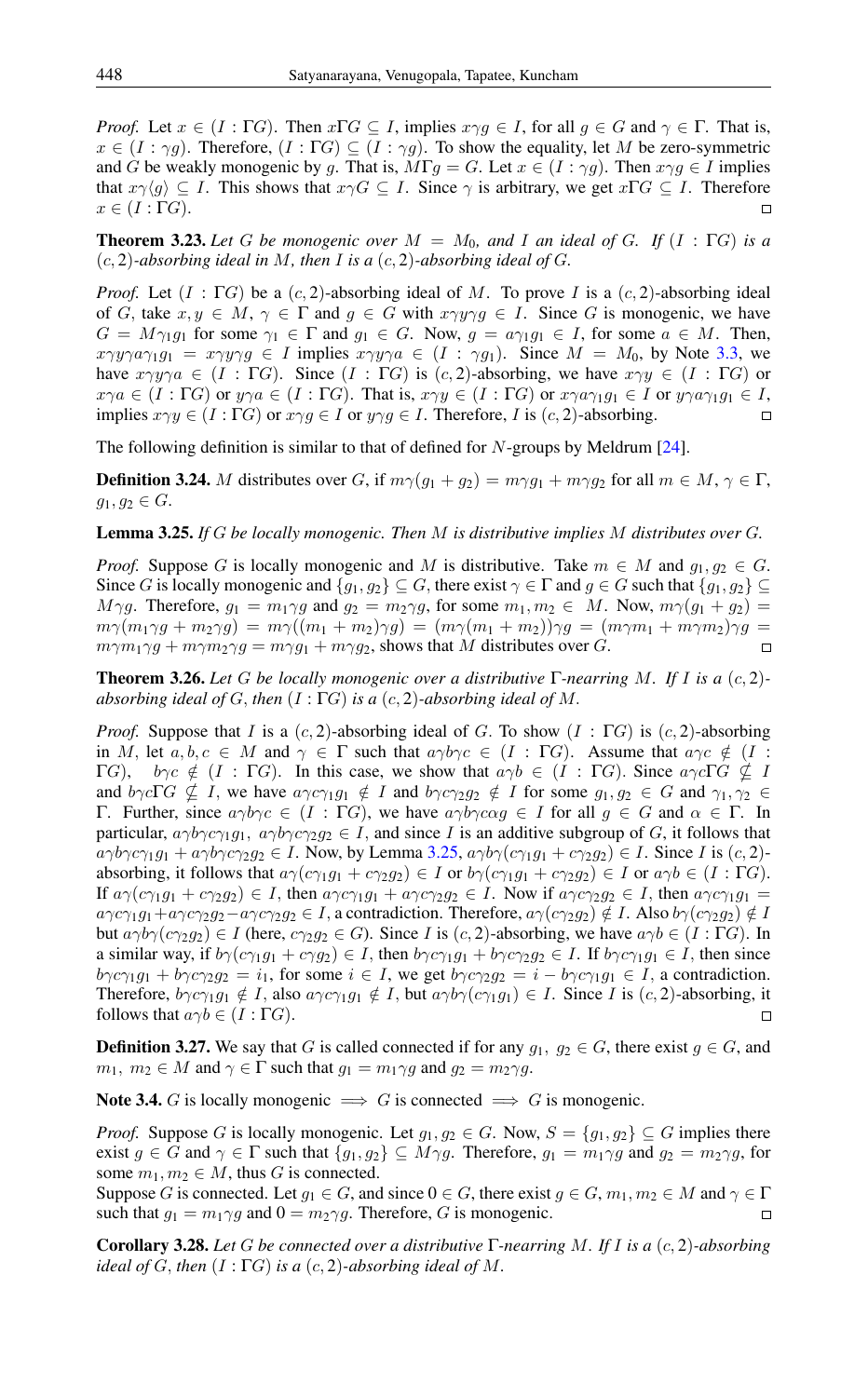*Proof.* Since G is connected, we have G is monogenic, and hence the proof follows from Theorem [3.26.](#page-5-1)  $\Box$ 

**Definition 3.29.** An ideal I of G is said to have IFP, if for any  $m \in M$ ,  $\gamma \in \Gamma$ , and  $q \in G$ ,  $m\gamma g \in I$  implies  $m\gamma m'\gamma g \in I$ , for all  $m' \in M$ , and G is said to have IFP, if  $\langle 0 \rangle$  is an IFP ideal.

Proposition 3.30. *Let* G *be locally monogenic over a distributive* Γ*-nearring* M*. If an ideal* I *of* G *is* (c, 2)*-absorbing with IFP, then*  $(I : \gamma q)$  *is* (c, 2)*-absorbing in* M *for all*  $q \in G\setminus I$  *and*  $\gamma \in \Gamma$ *.* 

*Proof.* Let  $g \in G \backslash I$  and  $\gamma \in \Gamma$ . If  $1 \in (I : \gamma g)$ , then  $1 \gamma g = g \in I$ , a contradiction. Therefore,  $(I : \gamma g) \neq M$  and hence  $(I : \gamma g)$  is proper. Since  $0_M \gamma g = 0_G \in I$ , and so  $0 \in (I : \gamma g)$ , hence  $(I : \gamma g) \neq \phi$ . Clearly,  $(I : \gamma g)$  is an ideal of M. To show that  $(I : \gamma g)$  is  $(c, 2)$ -absorbing, let  $a, b, c \in M$  and  $\gamma_1 \in \Gamma$  with  $a\gamma_1b\gamma_1c \in (I : \gamma g)$ . We need to show  $a\gamma_1b \in (I : \gamma g)$  or  $b\gamma_1c \in (I : \gamma g)$  $\gamma g$ ) or  $a\gamma_1c \in (I : \gamma g)$ . Since  $a\gamma_1b\gamma_1c \in (I : \gamma g)$ , we have  $a\gamma_1(b\gamma_1c)\gamma_1g = a\gamma_1b\gamma_1c\gamma_1g \in I$ . Since *I* is a  $(c, 2)$ -absorbing ideal of G, it follows that  $a \gamma g \in I$  or  $b \gamma_1 c \gamma g \in I$  or  $a \gamma_1 b \gamma_1 c \in (I : \Gamma G)$ .

Case (i): If  $a \gamma g \in I$ , then since I has IFP, we get  $a \gamma m \gamma g \in I$  for all  $m \in M$ . In particular,  $a\gamma b\gamma g \in I$  and so  $a\gamma b \in (I : \gamma g)$ .

Case (ii): If  $b\gamma_1c\gamma g \in I$ , then clearly,  $b\gamma_1c \in (I : \Gamma G)$ .

Case (iii): If  $a\gamma_1b\gamma_1c \in (I : \Gamma G)$ , then the proof follows from Theorem [3.26.](#page-5-1)

 $\Box$ 

**Theorem 3.31.** *Let* I, *J be ideals of* G *with*  $J \subseteq I$ *. Then* I *is a*  $(c, 2)$ *-absorbing ideal of* G *if and* only if  $\frac{I}{J}$  is a (c, 2)-absorbing ideal of  $\frac{G}{J}$ .

*Proof.* Let *J* be an ideal of *G*. Then  $\frac{G}{I}$  is an *M*F-group by natural way  $m\gamma(g + J) = m\gamma g + J$ for all  $m \in M$ ,  $g \in G$  and  $\gamma \in \Gamma$ . Clearly,  $\frac{I}{J}$  is an ideal of  $\frac{G}{J}$ . Let  $a, b \in M$ ,  $g \in G$  and  $\gamma \in \Gamma$ such that  $a\gamma b\gamma g + J \in \frac{I}{I}$  $\frac{1}{J}$ . Then,  $a\gamma b\gamma g + J = i + J$  for some  $i \in I$ . Then  $a\gamma b\gamma g - i \in J \subseteq I$ . Since I is an ideal of G, we have  $a\gamma b\gamma g = a\gamma b\gamma g - i + i \in I$ . Now, since I is  $(c, 2)$ -absorbing, we have  $a\gamma b \in (I : \Gamma G)$  or  $a\gamma g \in I$  or  $b\gamma g \in I$  shows that  $a\gamma b\Gamma G \in I$  or  $a\gamma g \in I$  or  $b\gamma g \in I$ . That is,  $a\gamma b\Gamma\left(\frac{G}{I}\right)$ J  $\Big) \subseteq \frac{I}{I}$  $\frac{I}{J}$  or  $a\gamma(g+J) \in \frac{I}{J}$  $\frac{I}{J}$  or  $b\gamma(g+J) \in \frac{I}{J}$  $\frac{I}{J}$ . Hence,  $\frac{I}{J}$  is a  $(c, 2)$ -absorbing ideal of  $\frac{G}{I}$ .

Conversely, suppose that  $\frac{I}{J}$  is a  $(c, 2)$ -absorbing ideal of  $\frac{G}{J}$ . Since  $\frac{I}{J} \neq \frac{G}{J}$  $\frac{a}{J}$ , we have I is proper. Let  $a, b \in M$  and  $g \in G$  be such that  $a\gamma b\gamma g \in I$ . Then  $a\gamma b\gamma (g + I) = a\gamma b\gamma g + J \in \frac{I}{I}$  $\frac{1}{J}$ . Since  $\frac{I}{J}$  is  $(c, 2)$ -absorbing, we get  $a\gamma(g+I) \in \frac{I}{J}$  $\frac{I}{J}$  or  $b\gamma(g+I) \in \frac{I}{J}$  $rac{I}{J}$  or  $a\gamma b\left(\frac{G}{J}\right)$  $\Big) \subseteq \frac{1}{2}$  $\frac{1}{J}$ . This J shows that,  $a \gamma g \in I$  or  $b \gamma g \in I$  or  $a \gamma b \in (I : \Gamma G)$ . Hence I is  $(c, 2)$ -absorbing in G.  $\Box$ 

We provide the notion of symmetric ideal which is analogous to the notion defined by [\[23\]](#page-11-10).

**Definition 3.32.** An ideal I of G is said to be symmetric if for  $a, b \in M, g \in G$ , and  $\gamma \in \Gamma$ ,  $a\gamma b\gamma g \in I$  implies  $b\gamma a\gamma g \in I$ .

It is clear that if  $M$  is commutative, then every ideal of  $G$  is symmetric.

<span id="page-6-0"></span>**Theorem 3.33.** Let M be zero-symmetric. If  $I = I_1 \cap I_2$  is symmetric where  $I_i$ ,  $(i = 1, 2)$  are *c-prime ideals of* G*, then* I *is a* (c, 2)*-absorbing ideal of* G*.*

*Proof.* Let  $I_1$  and  $I_2$  be c-prime ideals of G. To show  $I = I_1 \cap I_2$  is a  $(c, 2)$ -absorbing ideal of G, let  $m_1, m_2 \in M$ ,  $g \in G$  and  $\gamma \in \Gamma$  with  $m_1 \gamma m_2 \gamma g \in I$ . Since  $I = I_1 \cap I_2$  and  $m_1 \gamma m_2 \gamma g \in I$ , we have  $m_1 \gamma m_2 \gamma g \in I_1$  and  $m_1 \gamma m_2 \gamma g \in I_2$ . Now,  $(m_1 \gamma m_2) \gamma g \in I_1$  and  $I_1$  is c-prime, we have  $m_1 \gamma m_2 \Gamma G \subseteq I_1$  or  $g \in I_1$ . This implies  $m_1 \gamma m_2 \in (I_1 : \Gamma G)$  or  $g \in I_1$ . Since  $I_1$  is c-prime, by Lemma [3.17](#page-4-1) we have  $(I_1: \Gamma G)$  is c-prime, and so  $m_1 \in (I_1: \Gamma G)$  or  $m_2 \in (I_1: \Gamma G)$  or  $g \in I_1$ .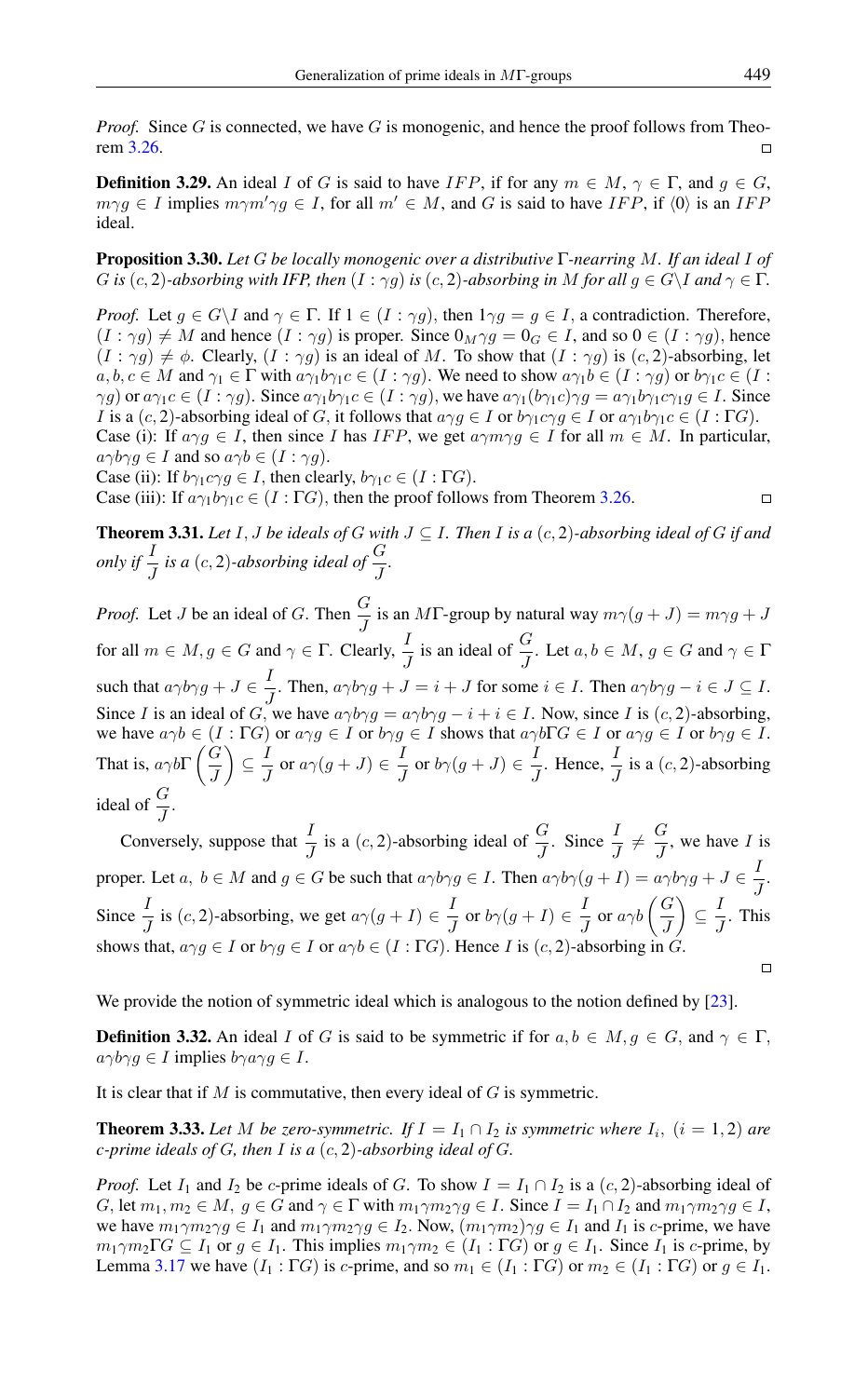In a similar argument, we get  $m_1 \gamma m_2 \gamma q \in I_2$  implies  $m_1 \in (I_2 : \Gamma G)$  or  $m_2 \in (I_2 : \Gamma G)$  or  $q \in I_2$ .

Case (i): If  $m_1 \in (I_1 : \Gamma G)$  and  $m_1 \in (I_2 : \Gamma G)$ , then  $m_1 \in ((I_1 : \Gamma G) \cap (I_2 : \Gamma G))$  =  $(I_1 \cap I_2 : \Gamma G)$  which implies  $m_1 \gamma g \in I_1 \cap I_2$ , for all  $g \in G$ . Now,  $m_2 \gamma m_1 \gamma g = m_2 \gamma (0 + m_1 \gamma g)$  $m_2\gamma 0 \in I_1 \cap I_2$ . Since I is symmetric, it follows that  $m_1\gamma m_2\gamma g \in I_1 \cap I_2$  for all  $g \in G$ . That is,  $m_1 \gamma m_2 \in (I_1 \cap I_2 : \Gamma G)$ . Therefore, in this case, we have obtained that  $I_1 \cap I_2$  is  $(c, 2)$ -absorbing.

Case (ii): Let  $m_1 \in (I_1 : \Gamma G)$  and  $m_2 \in (I_2 : \Gamma G)$ . Then by Lemma [3.16,](#page-4-2) we have  $m_1 \gamma m_2 \in (I_1 : \Gamma G) \cap (I_2 : \Gamma G) \subseteq (I_1 \cap I_2 : \Gamma G)$ . Hence,  $I_1 \cap I_2$  is a  $(c, 2)$ -absorbing ideal of G.

Case (iii): Let  $m_1 \in (I_1 : \Gamma G)$  and  $g \in I_2$ . Then  $m_1 \gamma g \in I_1$  for all  $g \in G$ . Since  $g \in I_2$  and  $I_2$ is an ideal of G, it follows that  $m_1 \gamma g = m_1 \gamma (0_G + g) - m_1 \gamma 0_G \in I_2$ . Therefore,  $m_1 \gamma g \in I_1 \cap I_2$ . Hence,  $I_1 \cap I_2$  is a  $(c, 2)$ -absorbing ideal of G.

 $\Box$ 

From Theorem [3.18](#page-4-3) and Theorem [3.33,](#page-6-0) we have the following Corollary.

**Corollary 3.34.** Let M be zero-symmetric, and  $I_i$ ,  $(i = 1, 2)$  be  $(c, 2)$ -absorbing ideals of G,  $I = I_1 \cap I_2$ *. If I is symmetric, then I is* (*c*, 2)*-absorbing.* 

Theorem 3.35. *Let* I *be a* (c, 2)*-absorbing ideal of* G*. Then* (I : ΓG) *is a c-prime ideal of* M *implies*  $(I : \gamma g)$  *is a c-prime ideal of* M *for all*  $g \in G \backslash I$ ,  $\gamma \in \Gamma$ *.* 

*Proof.* Suppose  $(I : \Gamma G)$  is a c-prime ideal of M. Let  $m_1, m_2 \in M$ ,  $g \in G\backslash I$  and  $\gamma_1 \in \Gamma$  with  $m_1 \gamma m_2 \in (I : \gamma g)$ . Then  $m_1 \gamma m_2 \gamma g \in I$ . Since I is  $(c, 2)$ -absorbing, we have  $m_1 \gamma g \in I$  or  $m_2 \gamma g \in I$  or  $m_1 \gamma m_2 \in (I : \Gamma G)$ . Case (i): If  $m_1 \gamma q \in I$ , then  $m_1 \in (I : \gamma q)$ .

Case (ii): If  $m_2 \gamma q \in I$ , then  $m_2 \in (I : \gamma q)$ .

Case (iii): Let  $m_1 \gamma m_2 \in (I : \Gamma G)$ . Since  $(I : \Gamma G)$  is c-prime, we have  $m_1 \in (I : \Gamma G)$  or  $m_2 \in (I : \Gamma G)$ . Now, by Note [3.3,](#page-4-0) we get  $m_1 \in (I : \gamma g)$  or  $m_2 \in (I : \gamma g)$ . Therefore,  $(I : \gamma g)$  is a c-prime ideal of M.  $\Box$ 

## 4 (3, 2)-absorbing ideal

In this section, we introduce a  $(3, 2)$ -absorbing ideal of G as a generalization of a 3-prime ideal of M as well as  $G$ .

**Definition 4.1.** An ideal I of G with MTG  $\nsubseteq$  I is said to be 3-prime if whenever  $m \in M$ ,  $g \in G$ and  $\gamma \in \Gamma$  with  $m\gamma M \gamma g \subseteq I$ , then  $m\Gamma G \subseteq I$  or  $g \in I$ .

**Definition 4.2.** A proper ideal I of G is said to be a  $(3, 2)$ -absorbing ideal if whenever  $m \in M$ ,  $\gamma \in \Gamma$  and  $g \in G$  with  $m\gamma M \gamma g \subseteq I$ , then  $m\Gamma G \subseteq I$  or  $g \in I$  or  $M \gamma g \subseteq I$ .

<span id="page-7-0"></span>Lemma 4.3. *Every* 3*-prime ideal of* G *is* (3, 2)*-absorbing.*

*Proof.* Suppose I is 3-prime. Let  $m \in M$ ,  $\gamma \in \Gamma$  and  $g \in G$  with  $m\gamma M \gamma g \subseteq I$ . Since I is 3-prime, we have  $m\Gamma G \subseteq I$  or  $g \in I$ .

Remark 4.4. The converse of Lemma [4.3](#page-7-0) need not be true, in general. Consider the following example.

**Example 4.[5.](#page-8-0)** (i) Take  $M = \mathbb{Z}_8 = G$ , nearring of integers, and  $\Gamma = \{ \gamma \}$  as given in Table 5. Then G is an MT-group. Here  $I = \{0, 4\}$  is a  $(3, 2)$ -absorbing ideal of G but not 3-prime since  $2\gamma M \gamma 3 = \{0\} \subseteq I$  but neither  $2 \in I$  nor  $3 \in I$ .

(ii) Let  $\Gamma = \{\gamma, \gamma_1\}$  in (i), given in Table [5](#page-8-0) and [6.](#page-8-1) Then G is an MT-group. Here  $I = \{0, 4\}$  is a  $(i, 2)$ -absorbing ideal of G but not *i*-prime,  $i \in \{c, 3\}$ , since  $6\gamma3 = \{0\} \subseteq I$ , and  $6\gamma_1 M \gamma_1 3 =$  $\{0\} \subseteq I$  but neither  $6 \in I$  nor  $3 \in I$ .

#### <span id="page-7-1"></span>Lemma 4.6. *If* M *has unity, then every* c*-prime ideal of* G *is* 3*-prime.*

*Proof.* Suppose I is c-prime. To show I is 3-prime, let  $m \in M$  and  $g \in G$  such that  $m\gamma M \gamma g \subseteq I$ . If  $g \in I$ , then it is clear. Suppose  $g \notin I$ . Since  $1 \in M$ , we have  $m \gamma g = m \gamma \gamma g \gamma g \in m \gamma M \gamma g \subseteq I$ , and *I* is *c*-prime implies  $m\Gamma G \subseteq I$ . Therefore *I* is 3-prime.  $\Box$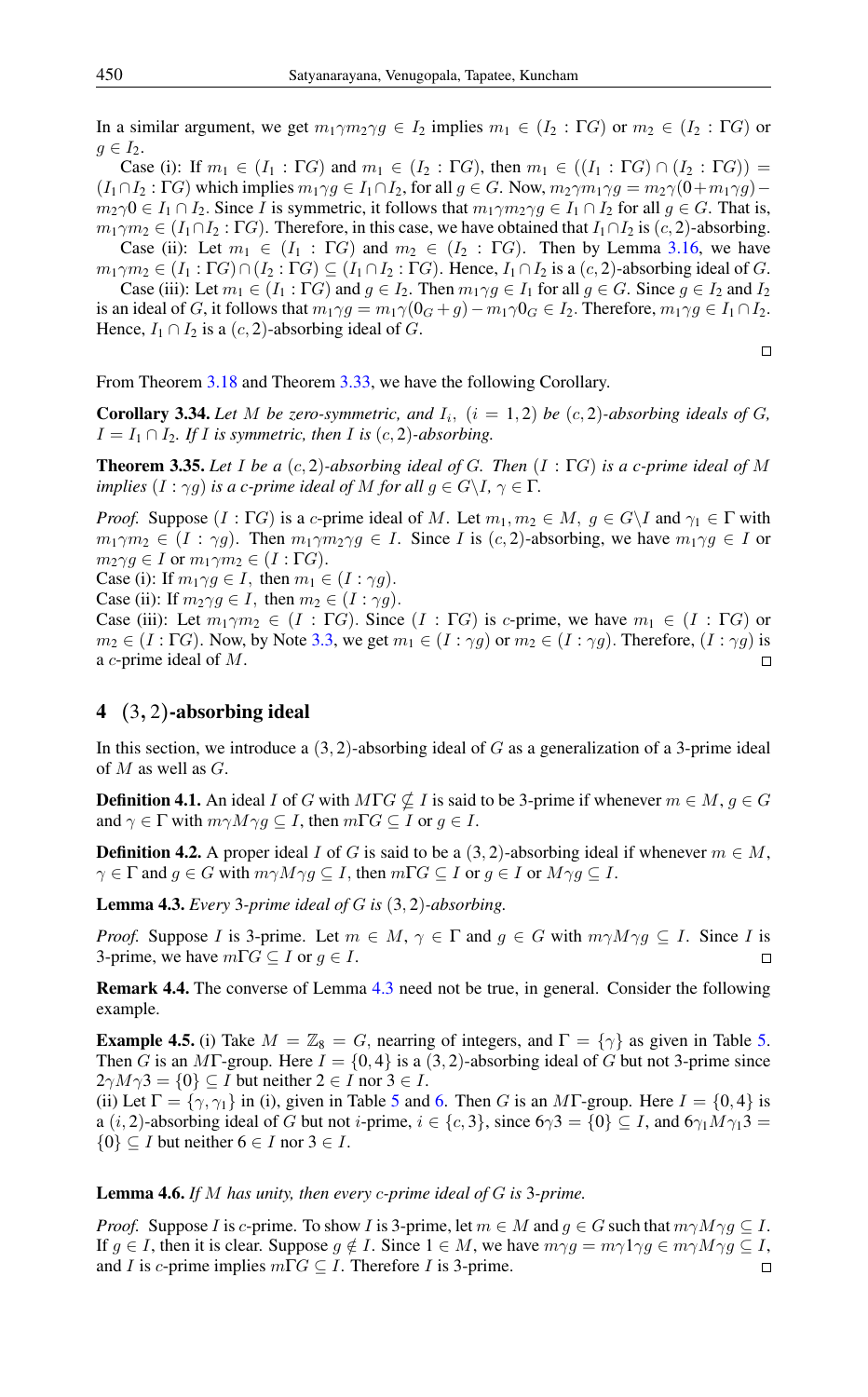|  |  |  | $\begin{tabular}{c cccccc} $\gamma$ & 0 & 1 & 2 & 3 & 4 & 5 & 6 & 7 \\ \hline 0 & 0 & 0 & 0 & 0 & 0 & 0 & 0 & 0 \\ 1 & 0 & 1 & 2 & 3 & 4 & 5 & 6 & 7 \\ 2 & 0 & 0 & 0 & 0 & 0 & 0 & 0 & 0 \\ 3 & 0 & 3 & 6 & 1 & 4 & 7 & 2 & 5 \\ 4 & 0 & 0 & 0 & 0 & 0 & 0 & 0 & 0 \\ 5 & 0 & 5 & 2 & 7 & 4 & 1 & 6 & 3 \\ 6 & 0 & 0 & 0 & 0 & $ |  |
|--|--|--|-----------------------------------------------------------------------------------------------------------------------------------------------------------------------------------------------------------------------------------------------------------------------------------------------------------------------------------|--|
|  |  |  |                                                                                                                                                                                                                                                                                                                                   |  |
|  |  |  |                                                                                                                                                                                                                                                                                                                                   |  |
|  |  |  |                                                                                                                                                                                                                                                                                                                                   |  |
|  |  |  |                                                                                                                                                                                                                                                                                                                                   |  |
|  |  |  |                                                                                                                                                                                                                                                                                                                                   |  |
|  |  |  |                                                                                                                                                                                                                                                                                                                                   |  |
|  |  |  |                                                                                                                                                                                                                                                                                                                                   |  |
|  |  |  |                                                                                                                                                                                                                                                                                                                                   |  |
|  |  |  |                                                                                                                                                                                                                                                                                                                                   |  |

<span id="page-8-0"></span>Table 5.

<span id="page-8-1"></span>

| $\gamma_1$       | 0        | 1 | 2 | 3 | 4 | 5                | 6              |                |
|------------------|----------|---|---|---|---|------------------|----------------|----------------|
| $\boldsymbol{0}$ | 0        | 0 | 0 | 0 | 0 | $\boldsymbol{0}$ | $\overline{0}$ | $\overline{0}$ |
| 1                | 0        | 1 | 2 | 3 | 4 | 5                | 6              | 7              |
| $\overline{c}$   | 0        | 0 | 0 | 0 | 0 | 0                | 0              | $\theta$       |
| 3                | 0        | 3 | 6 | 1 | 4 | 7                | $\overline{2}$ | 5              |
| 4                | 0        | 0 | 0 | 0 | 0 | 0                | 0              | $\theta$       |
| 5                | 0        | 1 | 2 | 3 | 4 | 5                | 6              |                |
| 6                | 0        | 0 | 0 | 0 | 0 | 0                | 0              | $\overline{0}$ |
|                  | 0        | 3 | 6 | 1 | 4 | 7                | $\overline{2}$ | 5              |
|                  | Table 6. |   |   |   |   |                  |                |                |

Remark 4.7. The converse of Lemma [4.6](#page-7-1) need not be true, in general (refer the Example [4.11\)](#page-9-0).

Theorem 4.8. *Let* M *be a* Γ*-nearring with* 1*. If* I *is a* (c, 2)*-absorbing ideal of* G, *then* I *is* (3, 2)*-absorbing in* G*.*

*Proof.* Let *I* be a  $(c, 2)$ -absorbing ideal of *G*, and let  $m \in M$ ,  $g \in G$  and  $\gamma \in \Gamma$  with  $m\gamma M\gamma g \subseteq$ I. This implies  $m\gamma m_1\gamma g \in I$  for all  $m_1 \in M$ . Since I is  $(c, 2)$ -absorbing, it follows that  $m\gamma m_1 \in (I : \Gamma G)$  or  $m\gamma g \in I$  or  $m_1 \gamma g \in I$ . That is,  $m\gamma m_1 \Gamma G \subseteq I$  or  $m\gamma g \in I$  or  $m_1 \gamma g \in I$ for all  $m_1 \in M$ . Since  $1 \in M$ , we have  $m\Gamma G \subseteq I$  or  $m\gamma g \in I$  or  $m_1 \gamma g \in I$ . Therefore, I is a  $(3, 2)$ -absorbing ideal in G.  $\Box$ 

Corollary 4.9. *Let* M *be a* Γ*-nearring with* 1*. Then every* 3*-prime ideal of* G *is a* (c, 2)*-absorbing ideal of* G*.*

**Example 4.10.** Let  $M = \mathbb{Z}_6 = G$  with  $\Gamma = \{\gamma_1, \gamma_2\}$  where  $\gamma_1, \gamma_2$  are given by scheme 1:  $(0,1,0,0,0,0)$  and scheme 2:  $(0,0,1,0,0,0)$  (see p. 409, Pilz [\[27\]](#page-11-7)), and + given in Table [7:](#page-8-2)

<span id="page-8-2"></span>

|  | $+ 0 1 2 3 4 5$ |  |  |
|--|-----------------|--|--|
|  |                 |  |  |
|  |                 |  |  |
|  |                 |  |  |
|  |                 |  |  |
|  |                 |  |  |
|  |                 |  |  |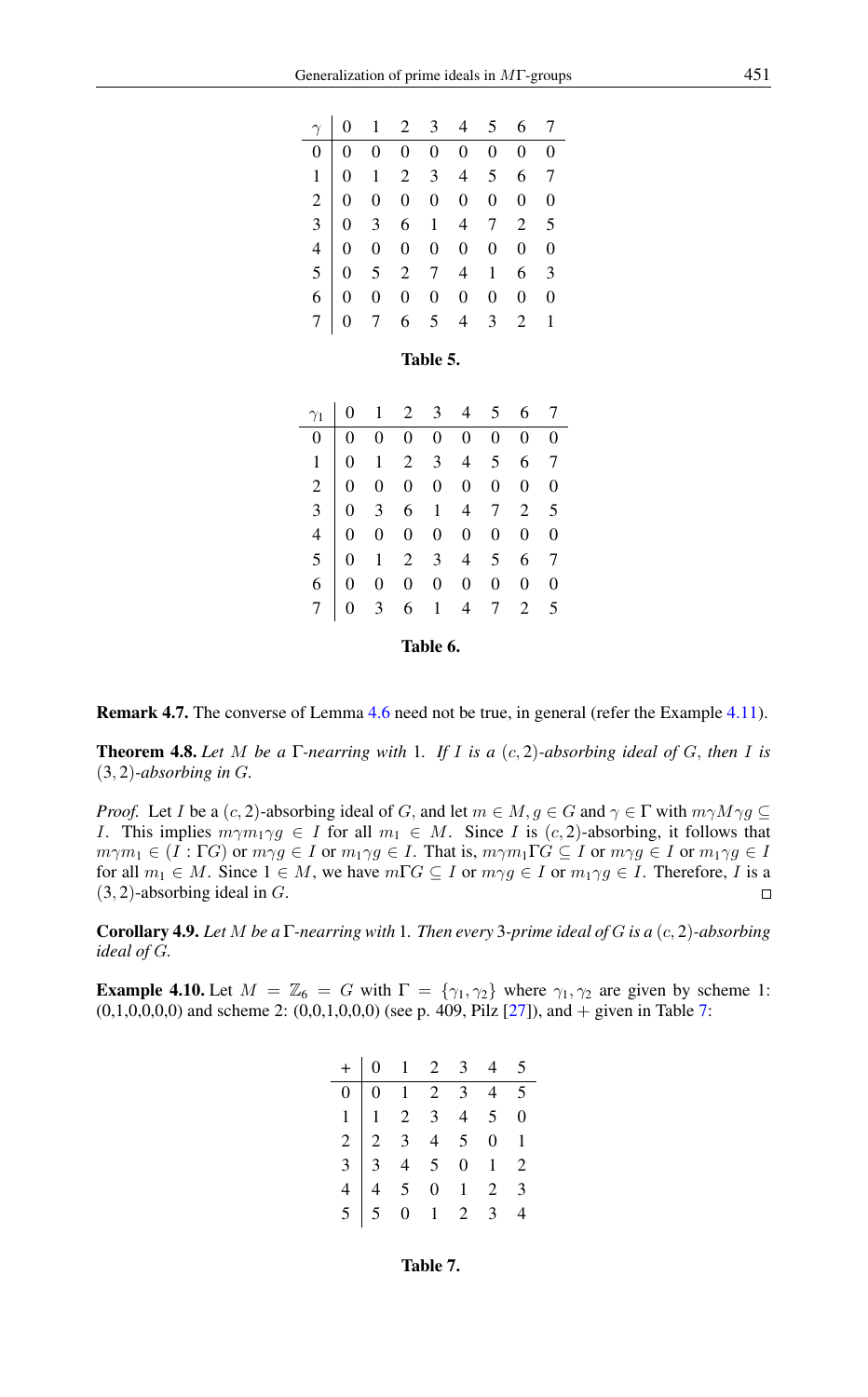| $+$          | $\overline{0}$ | $\rm{a}$       | $\mathbf b$  | c |
|--------------|----------------|----------------|--------------|---|
| 0            | 0              | $\mathbf{a}$   | $\mathbf b$  | C |
| $\mathbf{a}$ | $\mathbf{a}$   | $\overline{0}$ | $\mathbf{c}$ | b |
| $\mathbf b$  | $\mathbf b$    | $\mathbf{c}$   | 0            | a |
| $\mathbf{c}$ | $\mathbf{c}$   | b              | a            |   |

#### <span id="page-9-1"></span>Table 8.

$$
x\gamma_1 y = \begin{cases} x, & \text{if } y = 1 \\ 0, & \text{otherwise} \end{cases} \quad \text{and} \quad x\gamma_2 y = \begin{cases} x, & \text{if } y = 2 \\ 0, & \text{otherwise} \end{cases}
$$

Then G is an MT-group. Clearly,  $I = \{0\}$  is 3-prime as well as  $(c, 2)$ -absorbing, but not c-prime. Here,  $2\gamma_1 3 = 0 \in I$  whereas  $3 \notin I$  and  $2\Gamma G = \{0, 2\} \nsubseteq I$ .

<span id="page-9-0"></span>**Example 4.11.** Here  $M = \{0, a, b, c\} = G$ . We define binary operations  $+$  given in Table [8](#page-9-1) and  $\Gamma = \{\gamma_1, \gamma_2\}$  as follows:

$$
x\gamma_1 y = \begin{cases} y, & \text{if } x \in \{a, c\} \\ 0, & \text{otherwise} \end{cases} \quad \text{and} \quad x\gamma_2 y = \begin{cases} x, & \text{if } y = c \\ a, & \text{if } x \in \{a, c\}, \ y \in M \setminus \{c\} \\ 0, & \text{otherwise} \end{cases}
$$

Then M is an MF-group over itself. Here  $I = \{0\}$  is  $(c, 2)$ -absorbing but not c-prime, as  $b\gamma_1a = 0 \in I$ ,  $a \notin I$ , and  $b\Gamma M = \{0, b\} \nsubseteq I$ . Also, I is not 3-prime as  $b\gamma M\gamma a = \{0\} \in I$ , but  $a \notin I$  and  $b\Gamma M \nsubseteq I$ .

**Example 4.12.** Here  $M = \{0, a, b, c\} = G$ . We define binary operations  $+$  given in Table [8](#page-9-1) and  $\Gamma = \{\gamma_1, \gamma_2\}$  as follows:

$$
x\gamma_1 y = \begin{cases} b, & \text{if } x, y \in \{a, c\} \\ 0, & \text{otherwise} \end{cases} \quad \text{and} \quad x\gamma_2 y = \begin{cases} x, & \text{if } x = y \\ 0, & \text{otherwise} \end{cases}
$$

Then M is an MT-group over itself. Here  $I = \{0\}$  is not  $(c, 2)$ -absorbing, as  $a\gamma_1 c\gamma_1 a = 0 \in$ I but  $a\gamma_1c = b \notin I$ ,  $c\gamma_1a = b \notin I$ , and  $a\gamma_1a = b \notin I$ . I is not c-prime, as  $c\gamma_2b = 0 \in I$  but  $b \notin I$  and  $c\Gamma M = \{0, b, c\} \nsubseteq I$ . Also, I is not 3-prime, as  $b\gamma M\gamma c = \{0\} \in I$  but  $c \notin I$  and  $b\Gamma M = \{0, b\} \nsubseteq I$ .

Lemma 4.13. *If* I *is a* 3*-prime ideal of* G, *then* (I : ΓG) *is a* 3*-prime ideal in* M*.*

*Proof.* Since  $I \neq G$ ,  $1 \notin (I : \Gamma G)$  and so  $(I : \Gamma G)$  is proper. Suppose that  $m\gamma M \gamma m_1 \subseteq (I : \Gamma G)$ and  $m_1 \notin (I : \Gamma G)$ . So  $m_1 \Gamma G \nsubseteq I$  implies there exists  $g \in G$ ,  $\gamma_1 \in \Gamma$  with  $m_1 \gamma_1 g \notin I$ . Now,  $m\gamma M\gamma m_1 \subseteq (I : \Gamma G)$  implies  $m\gamma M\gamma m_1 \Gamma G \subseteq I$ . Hence,  $m\gamma M\gamma (m_1\gamma_2 g_2) \subseteq I$  for all  $\gamma_2 \in \Gamma$ and  $g_2 \in G$ . Since I is 3-prime, we have  $m\Gamma G \subseteq I$ . This shows that  $m \in (I : \Gamma G)$ . Therefore,  $(I : \Gamma G)$  is a 3-prime ideal of M.  $\Box$ 

Theorem 4.14. *Let* M *be a* Γ*-nearring with* 1*,* G *be monogenic and* I *be an ideal of* G*. If* (I : ΓG) *is a* (3, 2)*-absorbing ideal in* M*, then* I *is a* (3, 2)*-absorbing ideal of* G*.*

*Proof.* Let  $(I: \Gamma G)$  be a  $(3, 2)$ -absorbing ideal of M. To prove I is a  $(3, 2)$ -absorbing ideal of G, take  $m \in M$ ,  $\gamma \in \Gamma$  and  $g \in G$  with  $m\gamma M \gamma g \subseteq I$ . Since G is monogenic, we have  $G = M \gamma g_1$ for some  $g_1 \in G$ . Now,  $g = m_1 \gamma g_1 \in I$ , for some  $m_1 \in M$ . Then,  $m \gamma M \gamma m_1 \gamma g_1 = m \gamma M \gamma g \subseteq I$ implies  $m\gamma M \gamma m_1 \subseteq (I : \gamma g_1)$ . Hence, by Note [3.3,](#page-4-0) we have  $m\gamma M \gamma m_1 \subseteq (I : \Gamma G)$ . Since  $(I : \Gamma G)$  is (3, 2)-absorbing, we have  $m\Gamma M \subseteq (I : \Gamma G)$  or  $m_1 \in (I : \Gamma G)$  or  $M \gamma m_1 \subseteq (I : \Gamma G)$ . That is,  $m\Gamma M \Gamma G \subseteq I$  or  $m_1 \in (I : \Gamma G)$  or  $M \gamma m_1 \subseteq (I : \Gamma G)$ . Since  $1 \in M$ , we get  $m\Gamma G = m\Gamma 1\Gamma G \subseteq I$ . Therefore, I is (3, 2)-absorbing.  $\Box$ 

Theorem 4.15. *Let* G *be locally monogenic over a distributive* Γ*-nearring* M*. If* I *is a* (3, 2) *absorbing ideal of* G, *then* (I : ΓG) *is a* (3, 2)*-absorbing ideal of* M.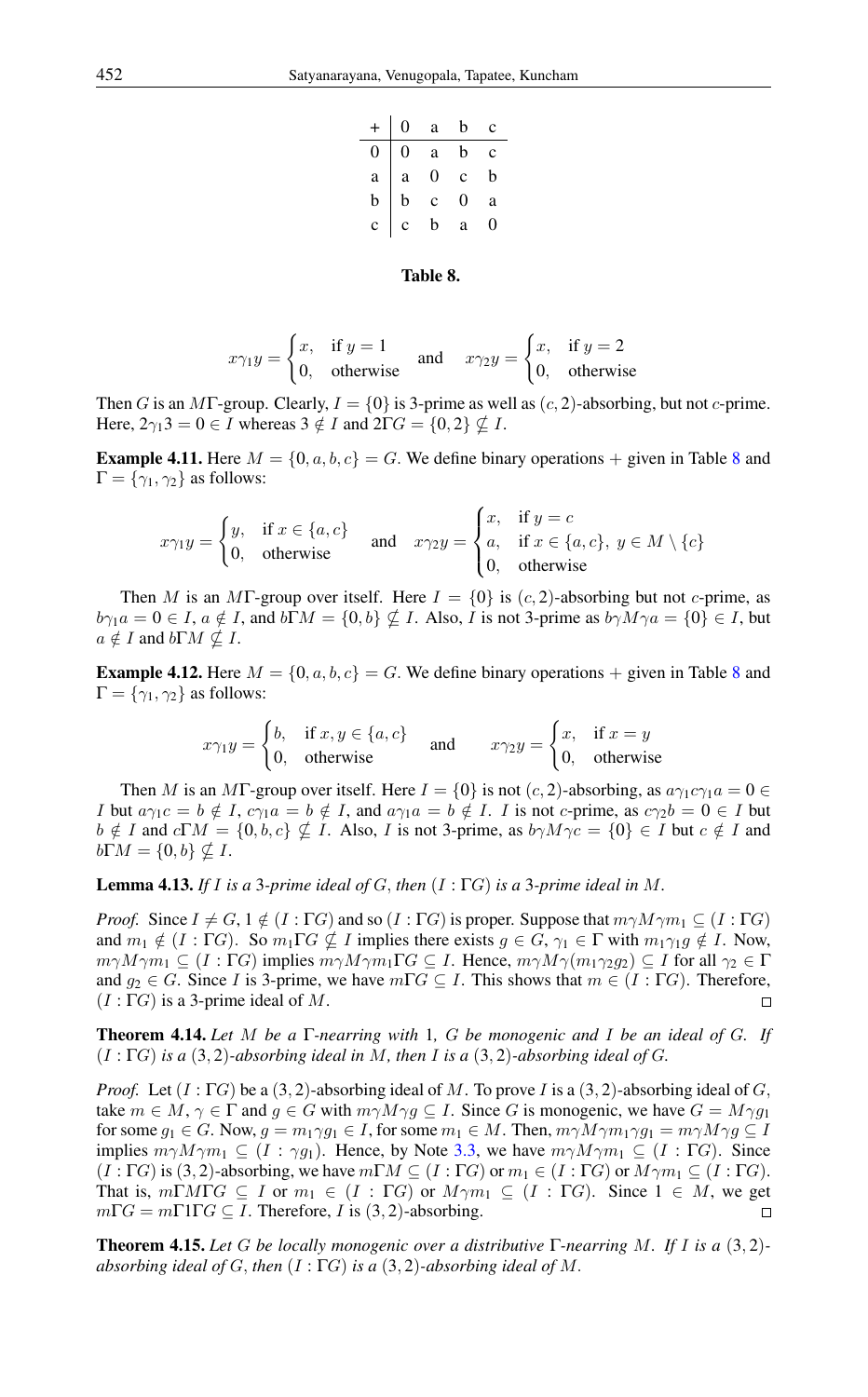*Proof.* Suppose that I is  $(3, 2)$ -absorbing in G. To show  $(I : \Gamma G)$  is  $(3, 2)$ -absorbing in M, let  $m, m_1 \in M$ ,  $\gamma \in \Gamma$  such that  $m\gamma M \gamma m_1 \subseteq (I : \Gamma G)$ . Assume that  $m_1 \notin (I : \Gamma G)$ and  $m\gamma m_1 \nsubseteq (I : \Gamma G)$ . In this case, we show that  $m\Gamma M \subseteq (I : \Gamma G)$ . Since  $m_1 \Gamma G \nsubseteq I$ and  $M \gamma m_1 \Gamma G \nsubseteq I$ , we have  $m_1 \gamma_1 g_1 \notin I$  and  $m_2 \gamma m_1 \gamma_2 g_2 \notin I$ , for some  $g_1, g_2 \in G$  and  $\gamma_1, \gamma_2 \in \Gamma$ . Further, since  $m\gamma M\gamma m_1 \subseteq (I : \Gamma G)$ , we have  $m\gamma M\gamma m_1 \Gamma G \subseteq I$ . In particular,  $m\gamma m_2\gamma m_1\gamma_1 g_1$ ,  $m\gamma m_2\gamma m_1\gamma_2 g_2 \in I$ , and since I is an additive subgroup of G, it follows that  $m_1m_2\gamma m_1\gamma_1g_1+m_1\gamma_2g_2 \in I$ . Now, by Lemma [3.25,](#page-5-0)  $m_1m_2\gamma(m_1\gamma_1g_1+m_1\gamma_2g_2) \in I$  for all  $m_2 \in M$ . Since I is (3, 2)-absorbing in G, it follows that  $m\Gamma G \subseteq I$  or  $m_1 \gamma_1 g_1 + m_1 \gamma_2 g_2 \in I$ or  $M\gamma(m_1\gamma_1g_1 + m_1\gamma_2g_2) \subseteq I$ .

Case (i): If  $m\Gamma G \subseteq I$ , then  $m\gamma g \in I$  for all  $\gamma \in \Gamma$  and  $g \in G$ . Now,  $m'\alpha m\beta g = m'\alpha(0 +$  $m\beta g$ ) –  $m'\alpha 0 \in I$  for all  $m' \in M$ . Since I is symmetric, we have  $m\alpha m'\beta g \in I$  for all  $m' \in M$ ,  $\alpha, \beta \in \Gamma$  and  $g \in G$ . Hence,  $m\Gamma M \Gamma G \subseteq I$  implies  $m\Gamma M \subseteq (I : \Gamma G)$ .

Case (ii): If  $M\gamma(m_1\gamma_1g_1 + m_1\gamma_2g_2) \subseteq I$ , then we have  $m'\gamma(m_1\gamma_1g_1 + m_1\gamma_2g_2) \in I$  for all  $m' \in M$ . In particular,  $m_2\gamma(m_1\gamma_1g_1 + m_1\gamma_2g_2) \in I$ , implies  $m_2\gamma m_1\gamma_1g_1 + m_2\gamma m_1\gamma_2g_2) \in I$ . If  $m_2 \gamma m_1 \gamma_2 g_2 \in I$ , then  $m_2 \gamma m_1 \gamma_2 g_2 = -m_2 \gamma m_1 \gamma_1 g_1 + m_2 \gamma m_1 \gamma_1 g_1 + m_2 \gamma m_1 \gamma_2 g_2 \in I$ , a contradiction. Therefore,  $m_2 \gamma m_1 \gamma_1 g_1 \notin I$ , implies  $M \gamma m_1 \gamma_1 g_1 \notin I$ . Also,  $m_1 \gamma_1 g_1 \notin I$ . But  $m\gamma M\gamma(m_1\gamma_1g_1) \subseteq I$ . Since I is a (3,2)-absorbing ideal of G, we have  $m\Gamma G \subseteq I$ . Hence by Case (i), we get  $m\Gamma M \subseteq (I : \Gamma G)$ .

Case (iii): Let  $m_1 \gamma_1 g_1 + m_1 \gamma_2 g_2 \in I$ . If  $m_1 \gamma_2 g_2 \in I$ , we have  $m_1 \gamma_1 g_1 = m_1 \gamma_1 g_1 + m_1 \gamma_2 g_2$  $m_1 \gamma_2 g_2 \in I$ , a contradiction. Therefore,  $m_1 \gamma_2 g_2 \notin I$ . Also,  $m_2 \gamma m_1 \gamma_2 g_2 \notin I$  implies  $M \gamma m_1 \gamma_2 g_2 \notin I$ I. But  $m\gamma M \gamma m_1 \gamma_2 g_2 \subseteq I$ . Since I is a (3, 2)-absorbing ideal in G, we have  $m\Gamma G \subseteq I$ . Hence by Case (i), we get  $m\Gamma M \subseteq (I : \Gamma G)$ .

Therefore,  $(I : \Gamma G)$  is a  $(3, 2)$ -absorbing ideal of M.

 $\Box$ 

## 5 Conclusion

We have defined the concepts  $(i, 2)$ -absorbing,  $i \in \{c, 3\}$  ideals of G, as a generalization of iprime ideal of G. We have proved significant properties and exhibited examples which indicate the classes are different from the existing classes of prime ideals. Further, one can be extend the concept to study the corresponding radicals and their properties of  $(i, 2)$ -absorbing ideals.

### <span id="page-10-0"></span>References

- <span id="page-10-1"></span>[1] A. Badawi, On 2-Absorbing ideals of commutative rings, *Bull. Austral. Math. Soc.*, 75(3), 417–429 (2007). doi: 10.1017/S0004972700039344
- <span id="page-10-4"></span>[2] S. Bhavanari, *Contributions to Nearring Theory*, Nagarjuana University, (1984).
- <span id="page-10-12"></span>[3] S. Bhavanari, and G. Koteswara Rao, On a class of modules and N-groups, *J.Indian Math Soc.*, 59, 39–44 (1993).
- <span id="page-10-2"></span>[4] S. Bhavanari, Lokeswara Rao and S.P. Kuncham, A note on Primeness in Nearrings and Matrix Nearrings, *Indian J Pure and Appl Math*, 27, 227–234 (1996).
- <span id="page-10-3"></span>[5] S. Bhavanari, and S.P. Kuncham, *Nearrings, Fuzzy ideals and Graph theory*, CRC press(Taylor and Francis, U.K, U.S.A), (2013). ISBN 13: 9781439873106.
- <span id="page-10-6"></span>[6] S. Bhavanari, The f-prime radical in Γ-nearrings, *South-East Asian Bulletin of Mathematics*, 23, 507–511 (1999).
- <span id="page-10-11"></span>[7] S. Bhavanari, A Note on Γ-nearrings. *Indian J. Mathematics (B.N. Prasad Birth Centenary commemoration volume)*, 41, 427–433 (1999).
- <span id="page-10-5"></span>[8] S. Bhavanari, Modules over Gamma Nearrings, *Acharya Nagarjuna International Journal of Mathematics and Information Technology*, 1 (2) 109–120 (2004).
- <span id="page-10-13"></span>[9] S. Bhavanari and Y.V. Reddy, A Note on N-groups, *Indian J. Pure & Appl. Math.*, 19 842–845 (1988).
- <span id="page-10-9"></span>[10] S. Bhavanari, S.P. Kuncham, V.R. Paruchuri and M. Bhavanari, A note on dimensions in N-groups, *Italian Journal of Pure and Applied Mathematics*, 44, 649–657 (2020).
- <span id="page-10-10"></span>[11] S. Bhavanari, V.R. Paruchuri, S.P. Kuncham and M. Bhavanari, Prime ideals of MΓ-groups, *Advances in Mathematics: Scientific Journal*, 9(1), 437–444 (2020).
- <span id="page-10-7"></span>[12] G.L. Booth, A Note on Gamma nearrings. Stud, *Sci. Math. Hungarica*, 23, 471–475, (1988).
- <span id="page-10-8"></span>[13] G.L. Booth and N J Groenewald, Equiprime Gamma nearrings, *Quaest. Math.*, 14, 411–417 (1991).